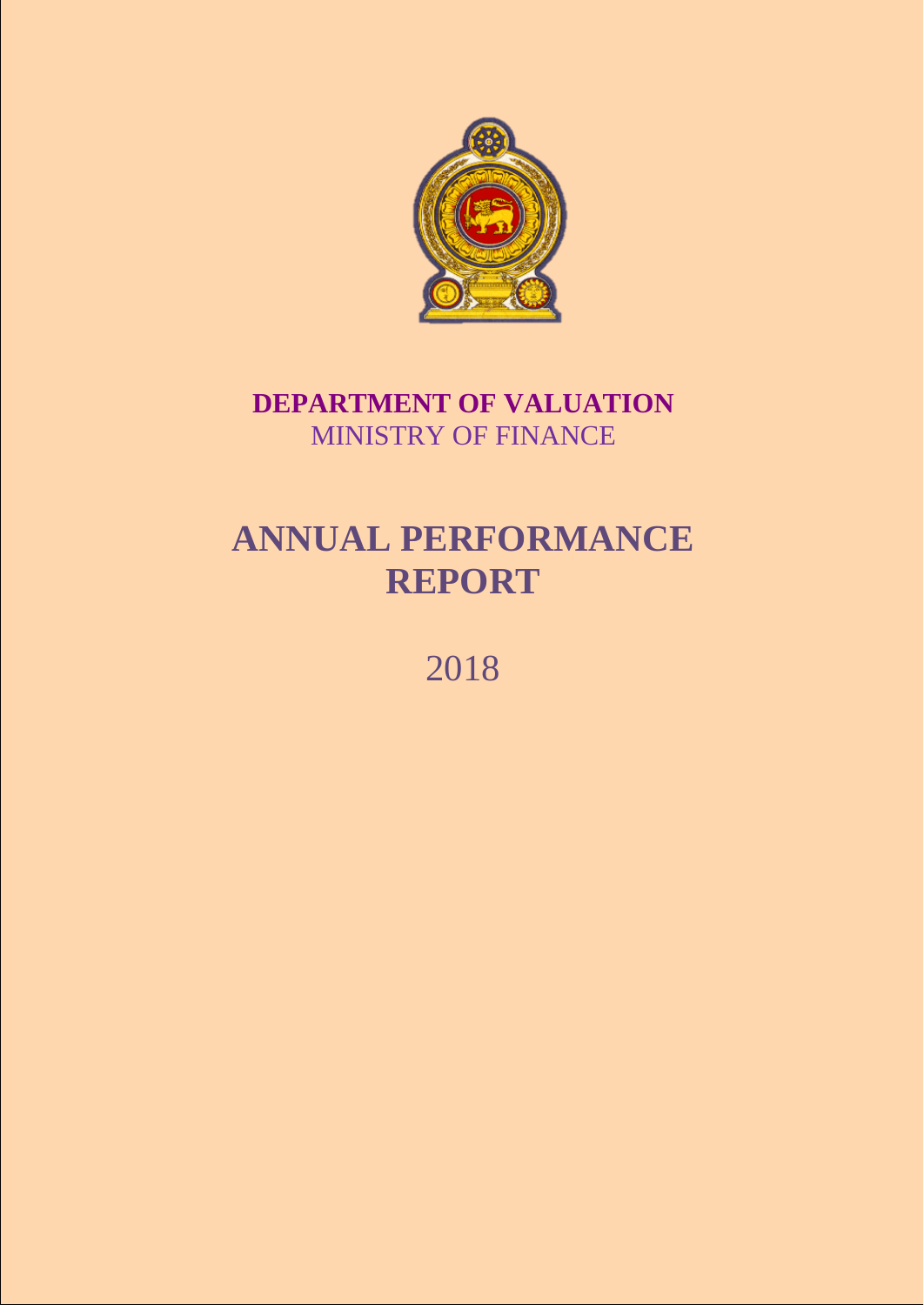

## **DEPARTMENT OF VALUATION**

**No: 748, Maradana Road, Colombo 10. 0112694381 0112694382 Fax: 0112694383 e-mail: cv@valuationdept.gov.lk**

> **Hon. Mangala Samaraweera Minister of Finance**

**Hon. Eran Wickramaratne State Minister of Finance**

**DR. R H S Samarathunga Secretary to the Treasury**

**Ms. P D D S Muthukumarana Government Chief Valuer**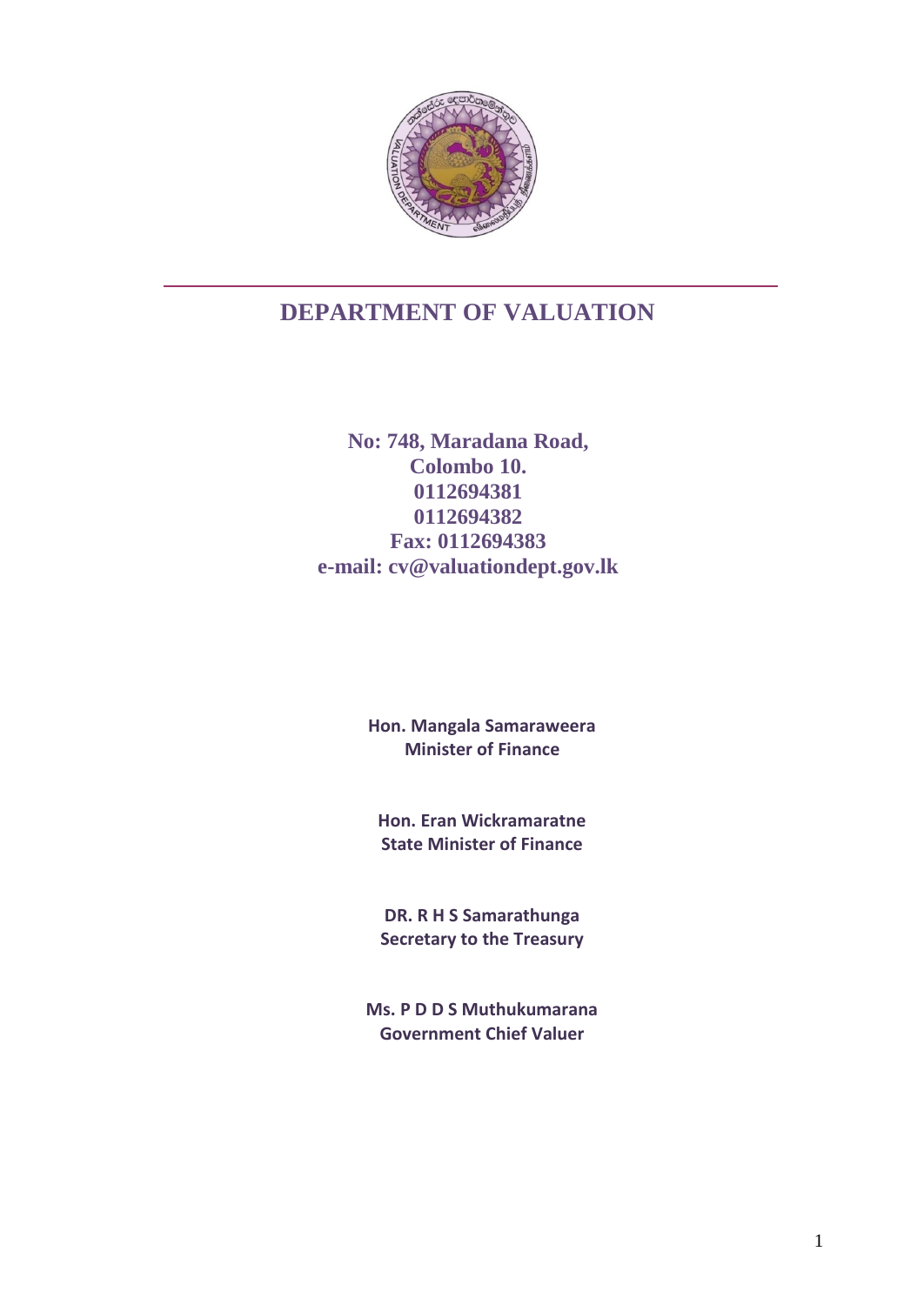#### **CONTENTS**

### *PART I – ABOUT US*

| PRFMBLF                                                                                                                              | 03             |
|--------------------------------------------------------------------------------------------------------------------------------------|----------------|
| DEPARTMENT VISION, MISSION, OBJECTIVE & MAIN RESPOSSIBILITY<br><b>CHALLENGES AND STRATEGIES</b><br>MAIN ACTIVITIES OF THE DEPARTMENT | 05<br>06<br>07 |
| <b>PART II - PERFORMANCE &amp; PROGRESS ANALYSIS</b>                                                                                 |                |
| <b>CAPITAL VALUATIONS</b>                                                                                                            | 09             |
| RENTAL VALUATIONS                                                                                                                    | 11             |
| <b>GENERAL VALUATION COMPLETED YEAR TO YEAR &amp; PROJECTED</b>                                                                      | 12             |
| <b>GENERAL VALUATIONS TARGET- ACHIEVED - PROJECTED</b>                                                                               | 13             |
| <b>DATING VALLIATIONS</b>                                                                                                            | 11             |

| RATING VALUATIONS                                    | 14 |
|------------------------------------------------------|----|
| ACCOUNT OF RATING ASSESSMENT ALLIED WORK             | 16 |
| ACCOUNT OF THE ACTIVITIES OF THE ASSET DIVISION      | 19 |
| SUMMARY OF SPECIAL PROJECTS EXECUTED DURING THE YEAR | 20 |
| ACADEMIC ADVANCEMENT                                 | 25 |

### *PART III - FINANCIAL PERFORMANCE & ANALYSIS*

| MEASURING & REPORTING FINANCIAL PERFORMANCE |  |
|---------------------------------------------|--|
|                                             |  |

### *PART IV - CADRE & STRENGTHS*

| <b>CADRE ACCOUNT</b> |  |
|----------------------|--|
|----------------------|--|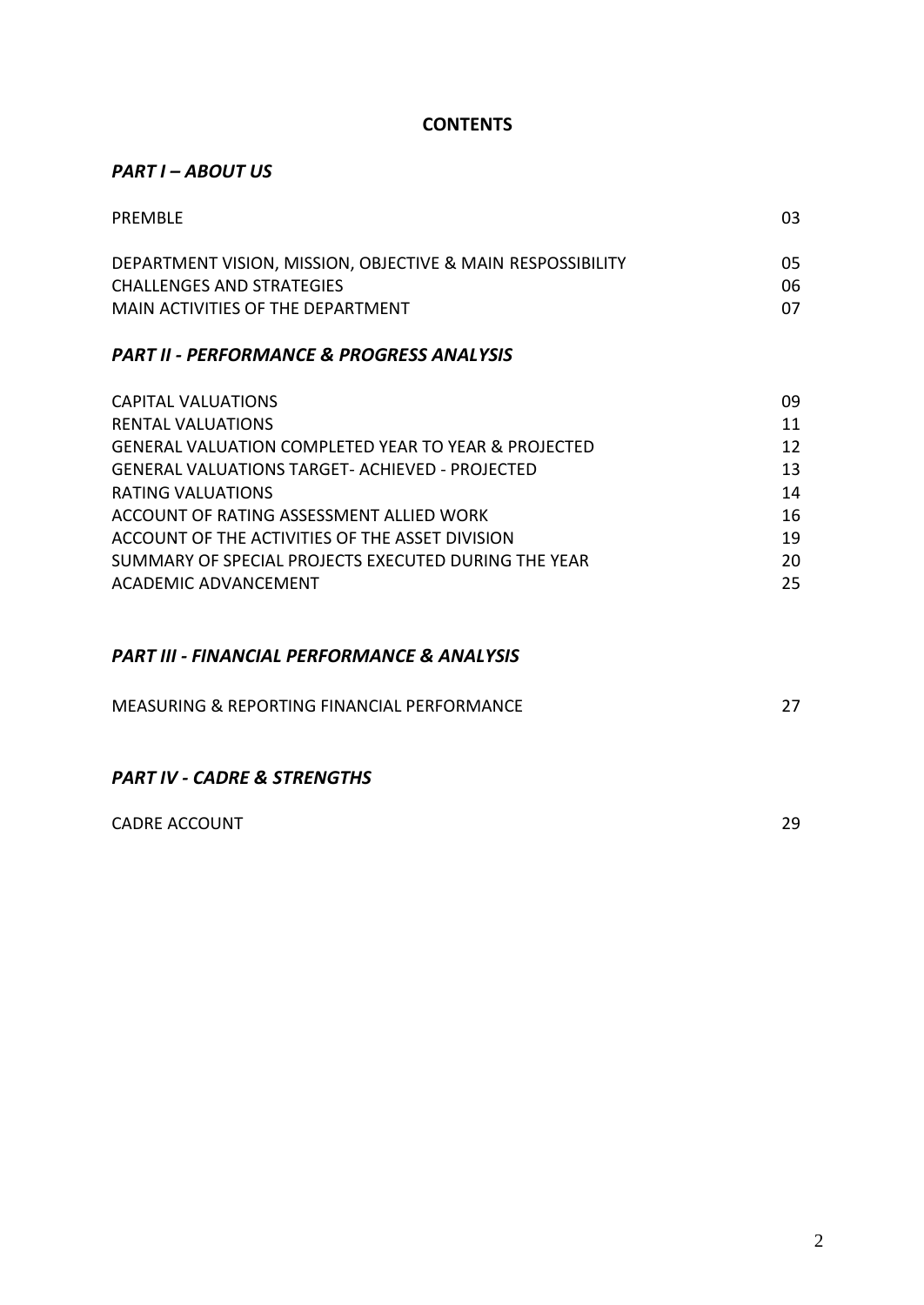#### **PART I – ABOUT US**

#### **1. PREAMBLE**

The establishment of British rule over the country in 1815 brought changes in the pattern of land holding, land use and title to land. The Ordinance No. 2 of 1863 entitled "An Ordinance to enable the Crown to take possession of private lands for public use and to survey and assess lands. A Local Government Board was established on June 1, 1921 to attend the annual assessment of Government properties, assessment of immovable property in urban areas and other valuations of lands. Provision for the post of Government Assessor and his staff was made under the Local Government Board, the post of Government Assessor being created in 1923 who is to be in charge of assessment of Crown Properties, Estate Duty valuations, Land Acquisition and valuation and assessment of local authorities.

In the year 1939 there were two organizations carrying out valuation work on behalf of the Government, namely the Valuation Division of the Treasury and the Local Government Valuers' Department. As a measure of retrenchment it was decided to amalgamate the above two units and one officer to be incharge of the new Department. As a result Capt. E.G.Eastman was appointed as Chief Valuer in October 1939.

During this time Diploma in Valuation, at the Ceylon Technical College was started with the view of providing professionalism to the valuation field. Degree in Estate Management, which is the professional course of study for valuers, was set up in 1972 in the University of Colombo and from the following year at Vidyodaya University (now University of Sri Jayewardenepura). Even today, this is the main source of producing professionals to the department. The basic recruitment level to the department increased to degree level and only the holders of BSc. (Special) Estate Management and Valuation are taken to the department now.

The Government Valuation Department makes a significant contribution towards the socio economic development of the country, which is known to the general public at large. Our predecessors, gone through a history of more than 95 years, have with their profound knowledge and expertise, left for us an esteem professional institution in the public sector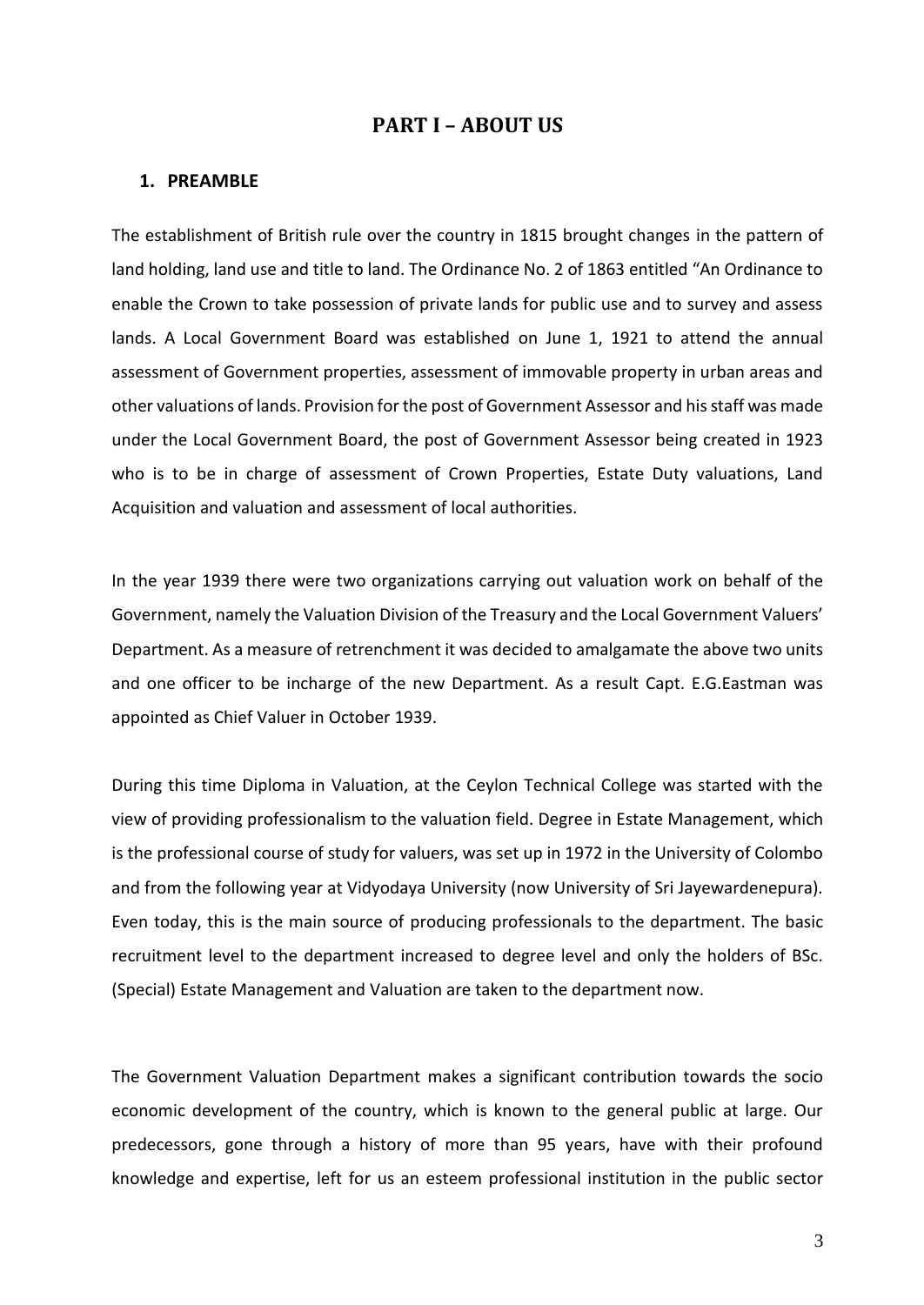maintaining traditions and high standards in valuation and estate management. Methodology built up with dedication, proper decorum and professionalism indicate to us how we could best conduct ourselves to provide services as professional valuers with dignity and of highest order.

This Performance & Accountability Report is the culmination of preamble of the department with its objectives and activities, Highlights of the performance measures of the Department and our progress in comparison with actual results against targets and goals set in our annual performance plan, which we developed in view of getting assistance in carrying out mission towards socio economic development to the country and the Financial Management Processes of the Department, which began with planning strategies, continued through formulation, execution and justification of the budget of the Department to the Ministry of Finance of Sri Lanka. This report is being prepared pursuant to the requirements of the Financial Regulations of Government of Sri Lanka and covers activities of the Department during year 2018.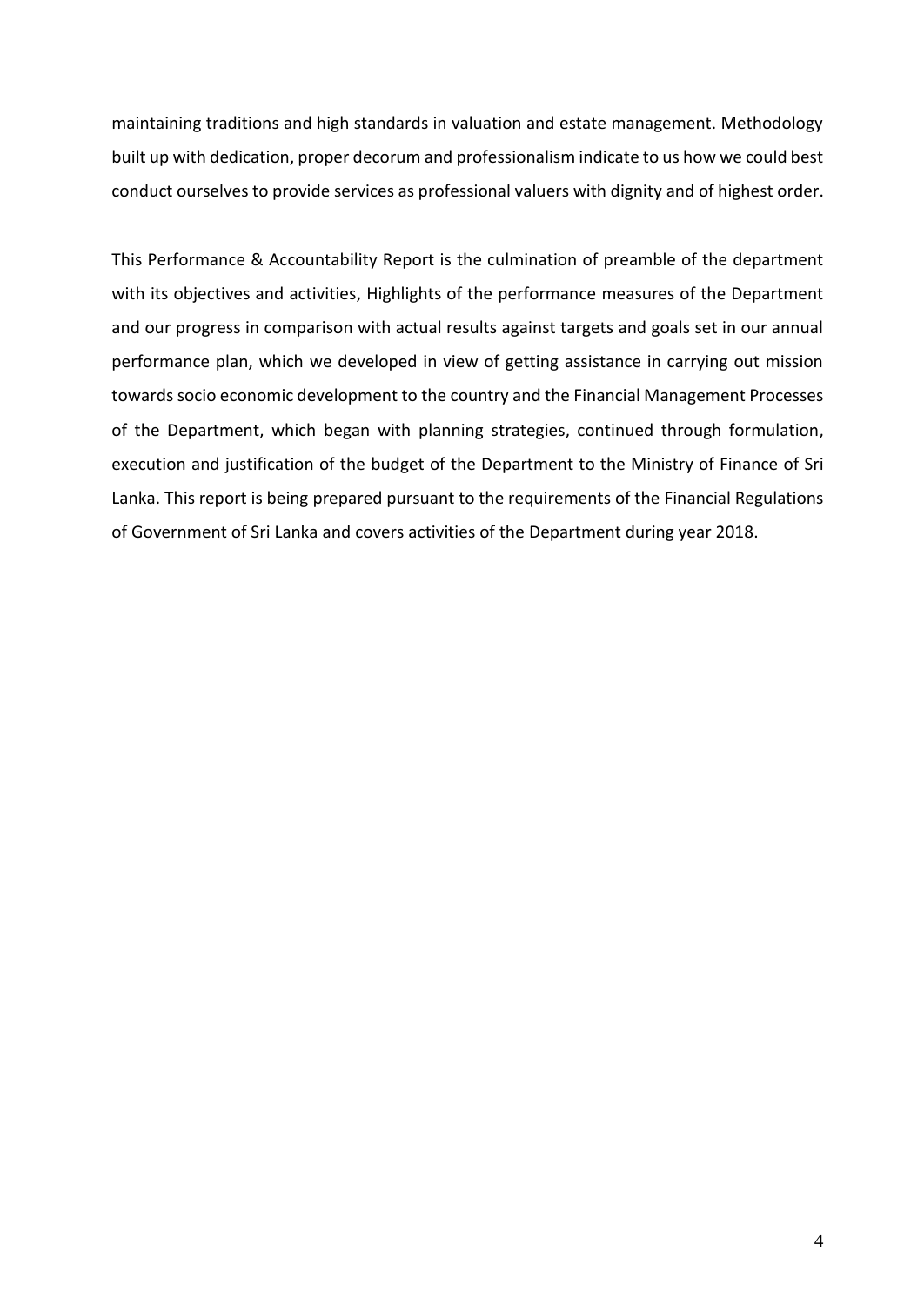## **2. DEPARTMENT VISION, MISSION, OBJECTIVE & MAIN RESPOSSIBILITY "Our Vision"**

'To maintain professional excellence, through high profile global standards, in Valuation and Management of Real Estate in order to promote Socio-economic Development.'

## **"Our Mission"**

'To provide a comprehensive professional Valuation and Estate Management service to the Government of Sri Lanka and to be competitive and cost conscious through an efficient and effective management structure.'

## **Our Objective**

'To provide highly professional services to clientele adopting best practice standards with outcome-oriented performance targets

## **Our Main Responsibility**

'Apart from the Statutory Responsibilities, the Valuation Department is responsible in providing comprehensive Valuation and Estate Management Services to the Government and Semi-Government Institutions.'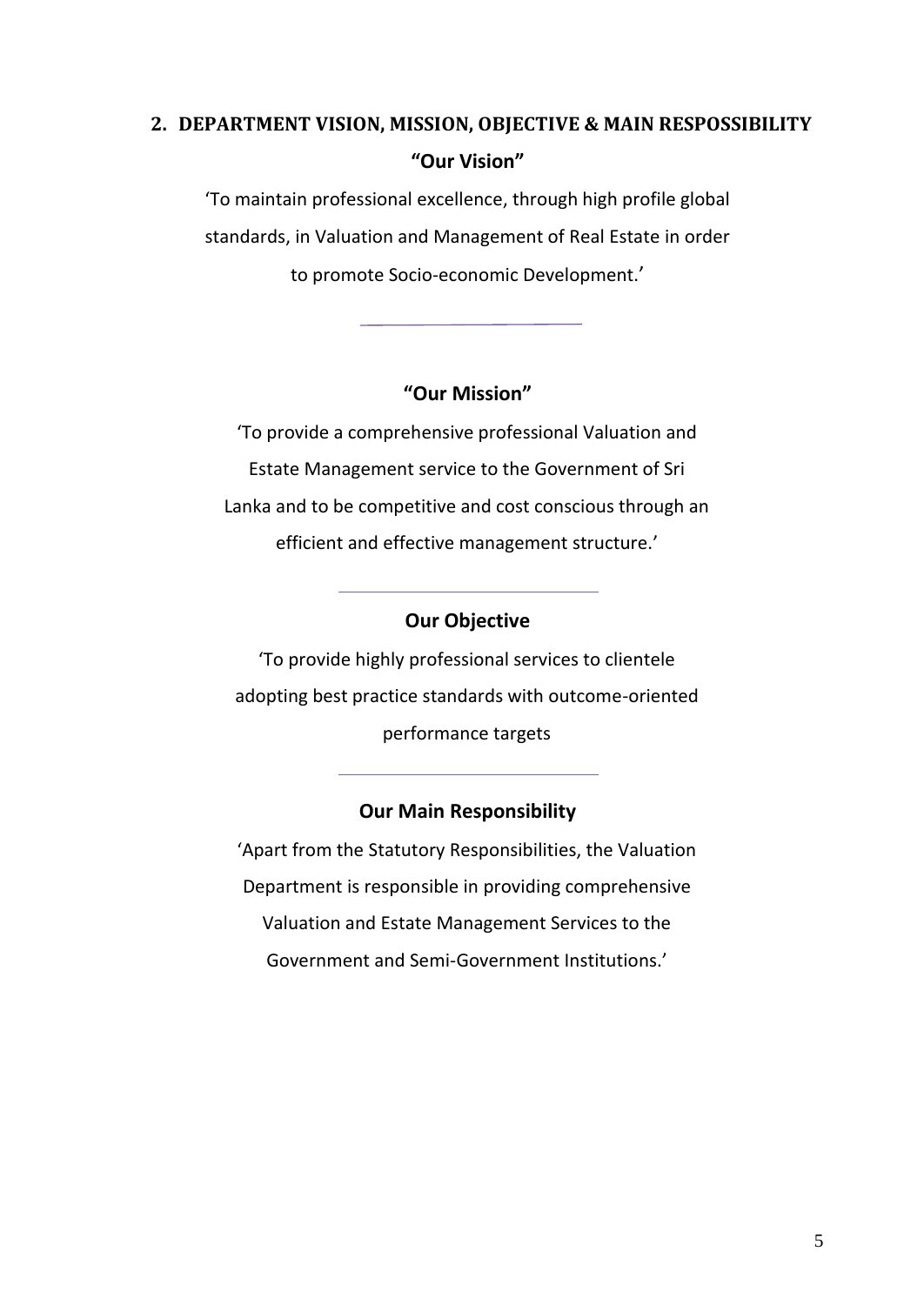#### **3. CHALLENGES AND STRATEGIES**

The Challenges and Strategies outlined in this section conducted its assessment of the effectiveness of internal control on valuation systems, and financial reporting. It continues efforts to improve implementation and monitoring of corrective and efficient action plans to address the weaknesses and ensure proper accounting and reporting of performances. Throughout the year, the Department assess the efficiency and effectiveness of the organizations by analysing Department performance data in terms of valuations carried out during the year 2018 and relies on this data to identify inadequacies in valuation performance areas and to identify corrective actions needed to resolve them.

The service we provide which is largely attributed to effectiveness and the efficiency of management. This can be attributable to the ability of our organization to develop proper evaluation strategies that would assist us to refocus on our core mandates. The absence of a proper systematic performance appraisal system that would analyse our strengths, weaknesses, opportunities and threats has become main issue of the day.

A relatively new concept in organizational management should be assisted to assess ourselves by evaluating our internal and external competencies, challenges, opportunities and threats, with a view to enhance our performances. Mainly we can focus our activities into areas where they are strong and where the greatest opportunities lie. Being the unique Government institution which provides services to Government and semi-Government institutions, in the sphere of Valuation and Property Management, we have got the broad market.

An availability of suitable key personnel within the department is another asset we have. All the Valuation staffs of the Department is B.Sc. Estate Management And Valuation special degree holders of the University of Sri Jayewardenepura and all the staff is outfitted with the required knowledge and skills to adapt with new capabilities. The Department has been offered expedited route to follow RICS for updating their knowledge and competence during their working life through RICS' Continuous Professional Development regulations in such a way that to achieve the highest and most professional standard. Also the Department has funded District Valuers and Assistant District Valuers to follow Master's Degree in the Estate Management and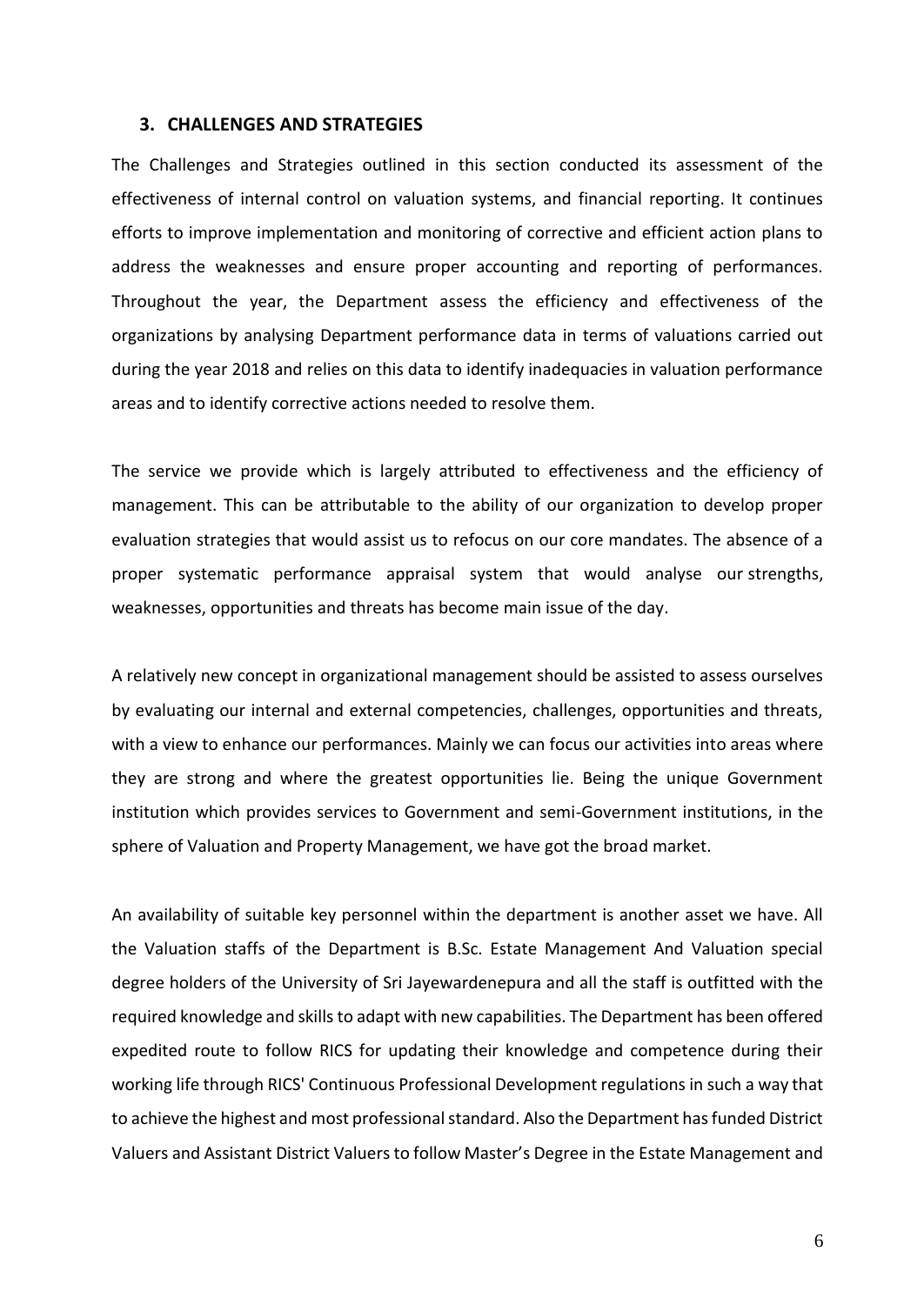Valuation at the same University. Also potential enhancing programmes for valuation staff are periodically conducted to upgrade the valuation knowledge.

#### **4. MAIN ACTIVITIES OF THE DEPARTMENT**

The Department provides services to Government and semi-government institutions including Provincial Councils and Local Authorities, in the sphere of Valuation and Property Management, where main functions of the Department would be classified under following major categories of activities;

- a) Preparation of valuations for the payment of compensation for the private lands which are acquired compulsorily for public purposes under the provisions of the Land Acquisition Act.
- b) Preparation of Condition Reports for the lands which are acquired for urgent development purposes under Section 38 (a) of Land Acquisition Act. Valuation Department involved in mass scale in providing comprehensive professional Valuation and Estate Management service to the Government of Sri Lanka by providing Mass Scale Valuations for the mega projects in special concern.
- c) Preparation of estimates of compensation for the allocation of funds, in respect of lands to be acquired under the Land Acquisition Act.
- d) Valuation of immovable and movable property for various purposes including, purchases and disposals under private treaty, accounting purposes, & lease purposes.
- e) Valuations are carried out where the Chief Valuer is required and empowered to make valuations under statutory provisions such as Bribery Act, Land Reform Law etc.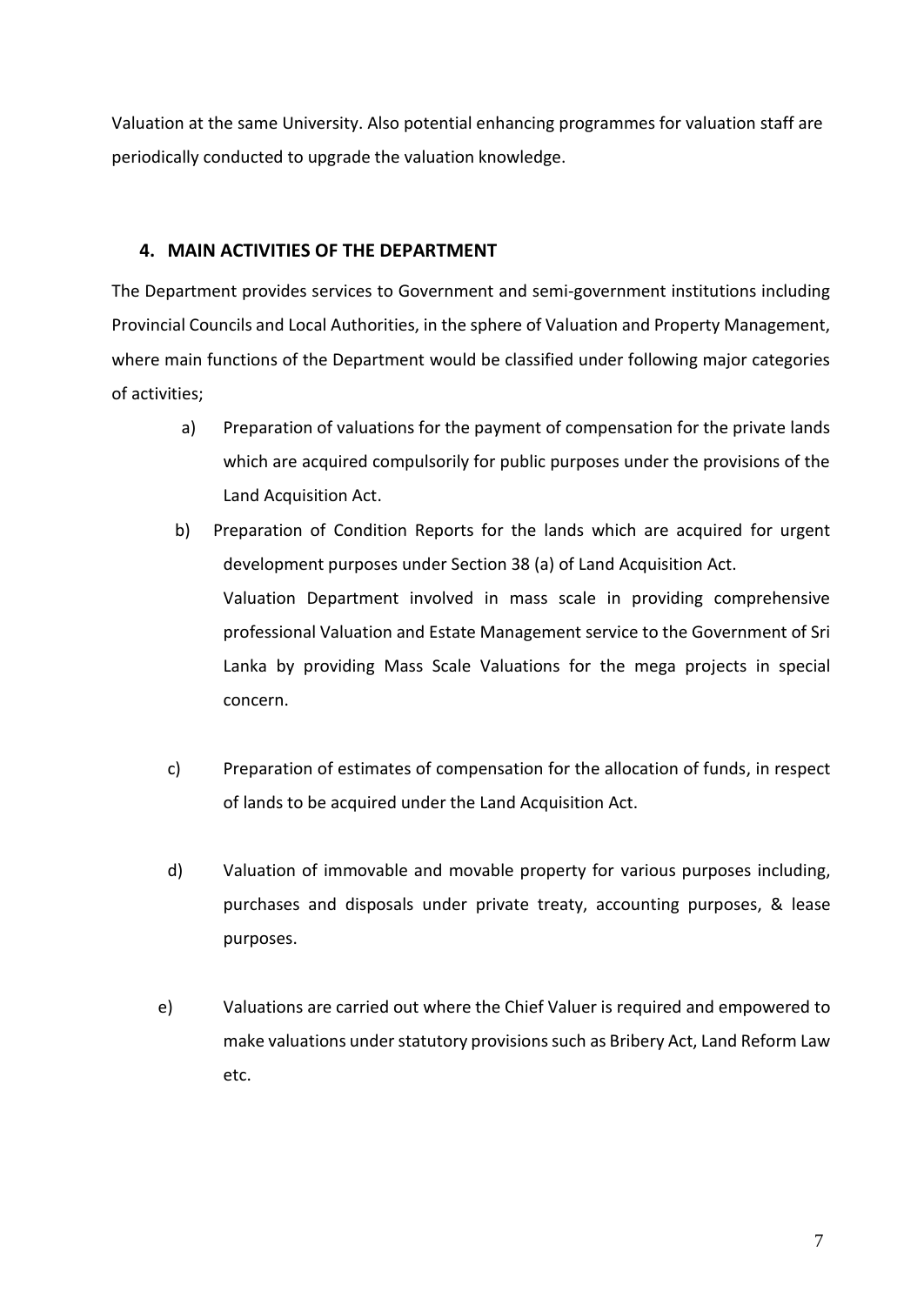- f) Rental Valuations are furnished to the State and other Institutions, either in respect of their property holdings identified for letting out, or when such institutions require private property for their use and occupation.
- g) The Department carries out assessments and re-assessments of properties in all local authorities in the country, except of those within Colombo Municipal Council limits, for levying of rates (for local taxation) and provides professional assistance in determination of objections made in respect of such assessments by aggrieved rate payers.
- h) Providing advisory services in the spheres of asset valuation, real property management, especially to the institutions such as Sri Lanka Security Exchange and Sri Lanka Accounting Standard and Monitoring Board and promoting the professional skills in the field.
- i) The Department assists Courts of Law and various other Tribunals which hear and determine compensation and valuation disputes by leading expert evidence and in addition to this, officers of the Department represent the Chief Valuer, at Rent Boards sittings as the ex-officio member, except for the properties within the Colombo Municipality.
- j) The Department also undertakes business valuations of Public Enterprises, whenever requested by the Treasury.
- k) The Council, with the approval of the Chief Valuer, fixes the annual value of crown properties within the Colombo Municipal Council Limits.
- l) State and semi-Government assets valuation for accounting purpose.
- m) Assessment of compensation under Disaster Management situation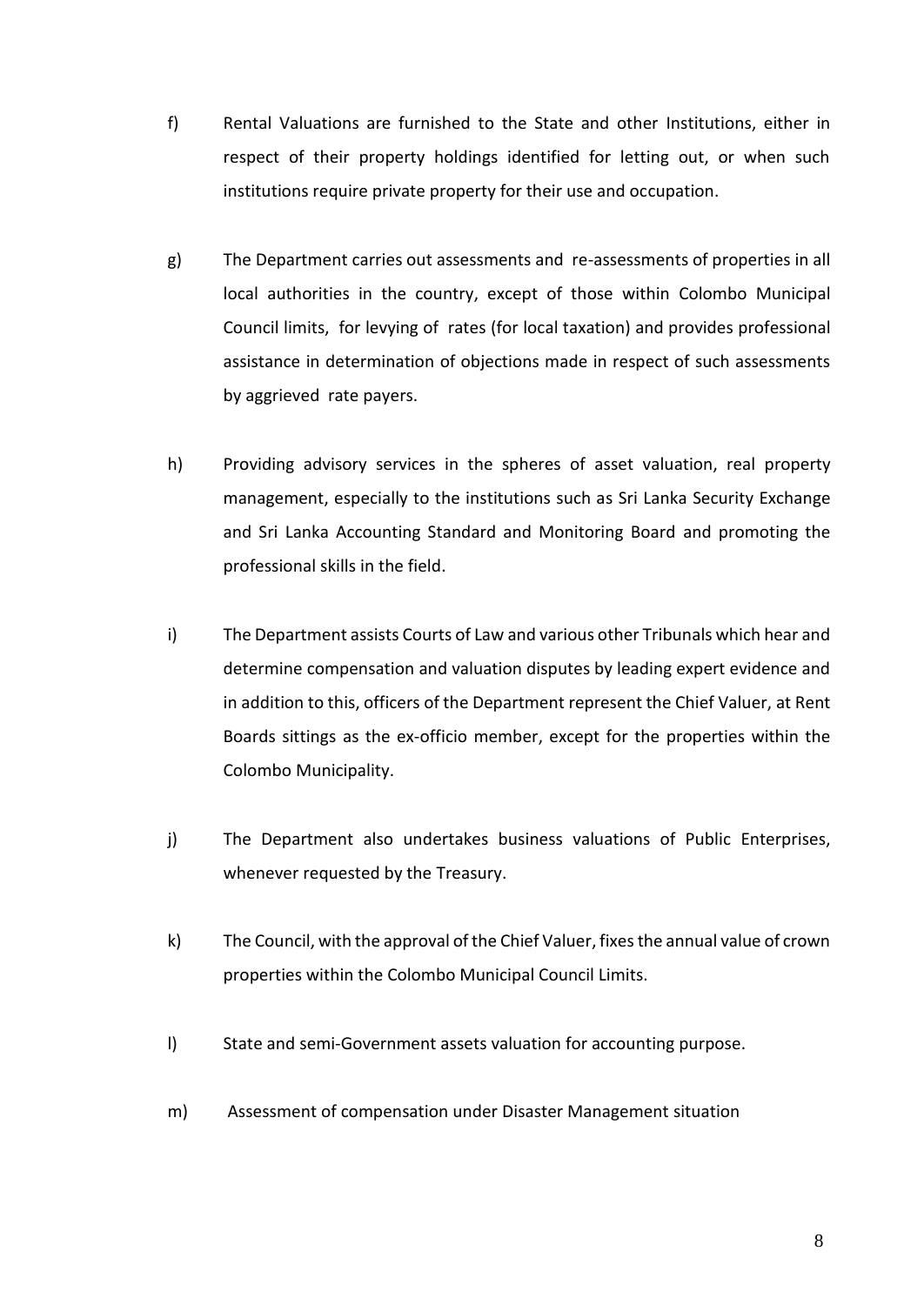## **PART II - PERFORMANCE AND PPROGRESS ANALYSIS 5. CAPITAL VALUATIONS**

## i. Valuations under Land Acquisition Act No.9 of 1950

a) Preparation of estimates of compensation for the allocation of funds, in respect of lands to be acquired under the Land Acquisition Act.

**970 units of estimates were completed during the year 2018, for allocation of funds in respect of lands proposed to be acquired under Land Acquisition Act, No 9 of 1950.**

b) Preparation of Condition Reports for the lands which are acquired for urgent development purposes under Section 38 (a) of Land Acquisition Act.

**5,243 numbers of Condition Reports have been prepared in respect of lands, where possession vested in the State under Sec.38 (a) of the Land Acquisition Act.**

c) Preparation of valuations for the payment of compensation for the interest parties whose lands have been acquired compulsorily for public purposes under the provisions of the Land Acquisition Act.

**During the year 2018, the department has completed valuations of 19,454 Units, for making of awards by the Acquiring Officers in terms of Sec.17 (1) of the Land Acquisition Act.**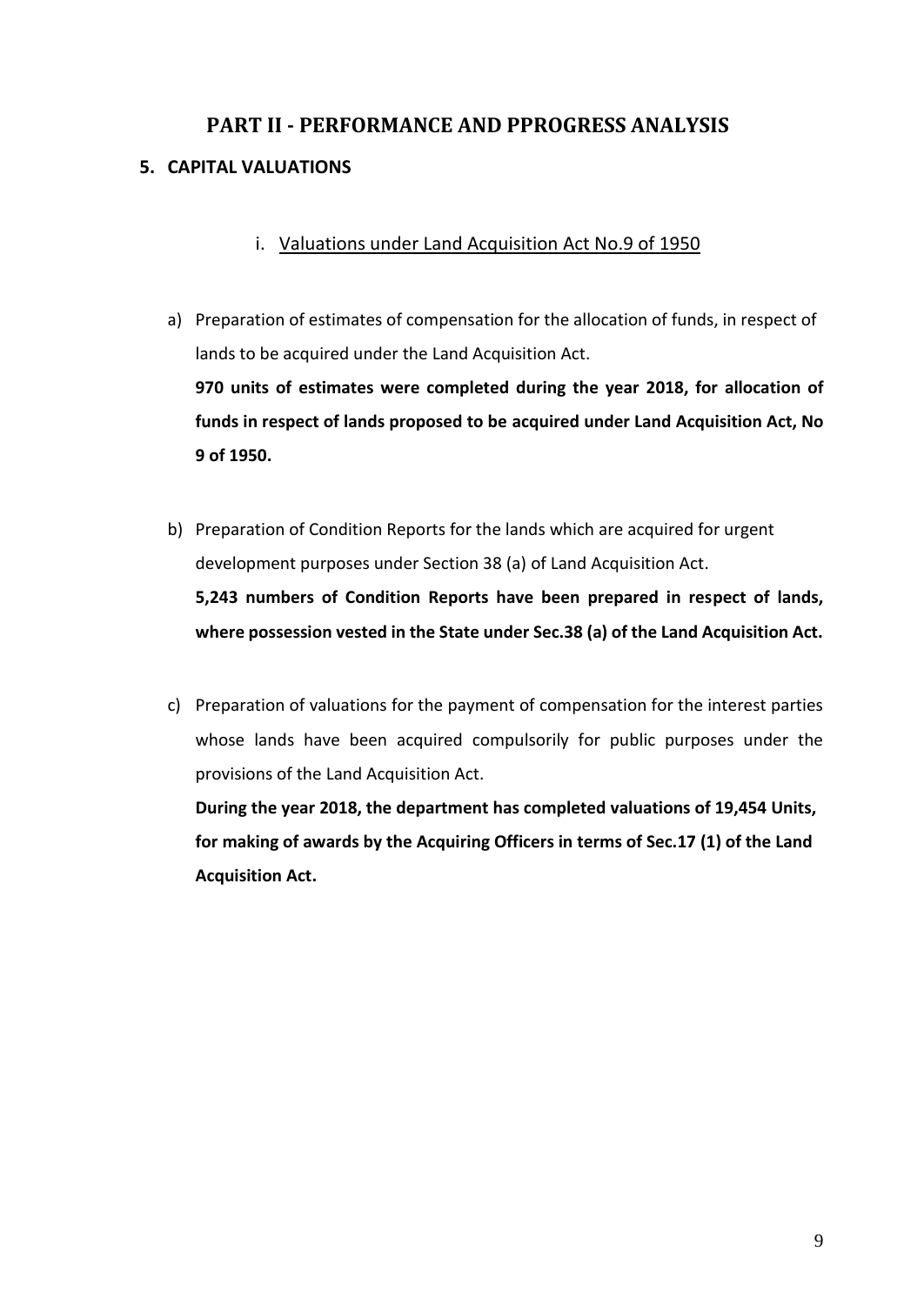

- ii. Valuation of immovable and movable property for miscellaneous purposes;
- a) Valuation of State lands for long-term and short term leases.
- b) State and Corporate Asset valuations for Accounting purposes.
- c) Purchases and Disposals under private treaty.
- d) The Department assists Courts of Law and various other Tribunals which hear and determine compensation and valuation disputes by leading expert evidence.

### **46198 units of miscellaneous valuations were completed during the year 2018,**

**including government and semi government asset valuations.**

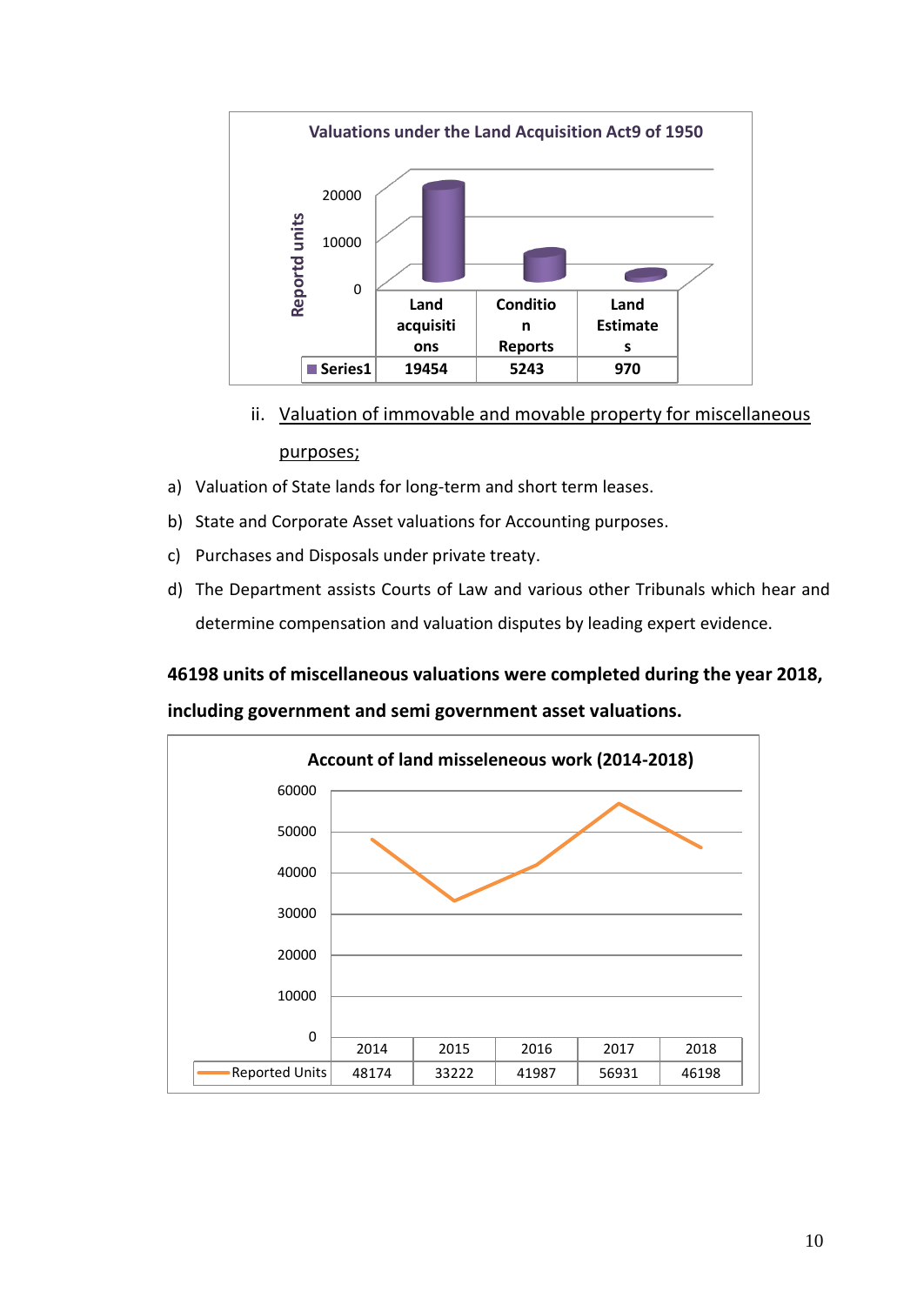#### iii. Valuations under Bribery Act

**Within the year 2018, the Department has reported 15 units of valuations to the Bribery Commissioner,** 

#### iv. Valuation under Stamp Duty

**132 properties were valued for the purposes of Stamp Duty.**

#### **6. RENTAL VALUATIONS**

#### i. Determination of monthly rents of State Properties.

**During the year 2018, rental valuations of 9,184 properties have been furnished to the State and other Institutions, either in respect of their property holdings identified for letting out, or when such institutions require private property for their use and occupation**.

#### ii. Economic Rent for state quarters under Establishment Code

**In terms of Sec, 5.1 and 7.1 of Chapter XIX of the Establishment Code, Economic Rents and Penal Rents in respect of 5949 properties have been reported in the year 2018.**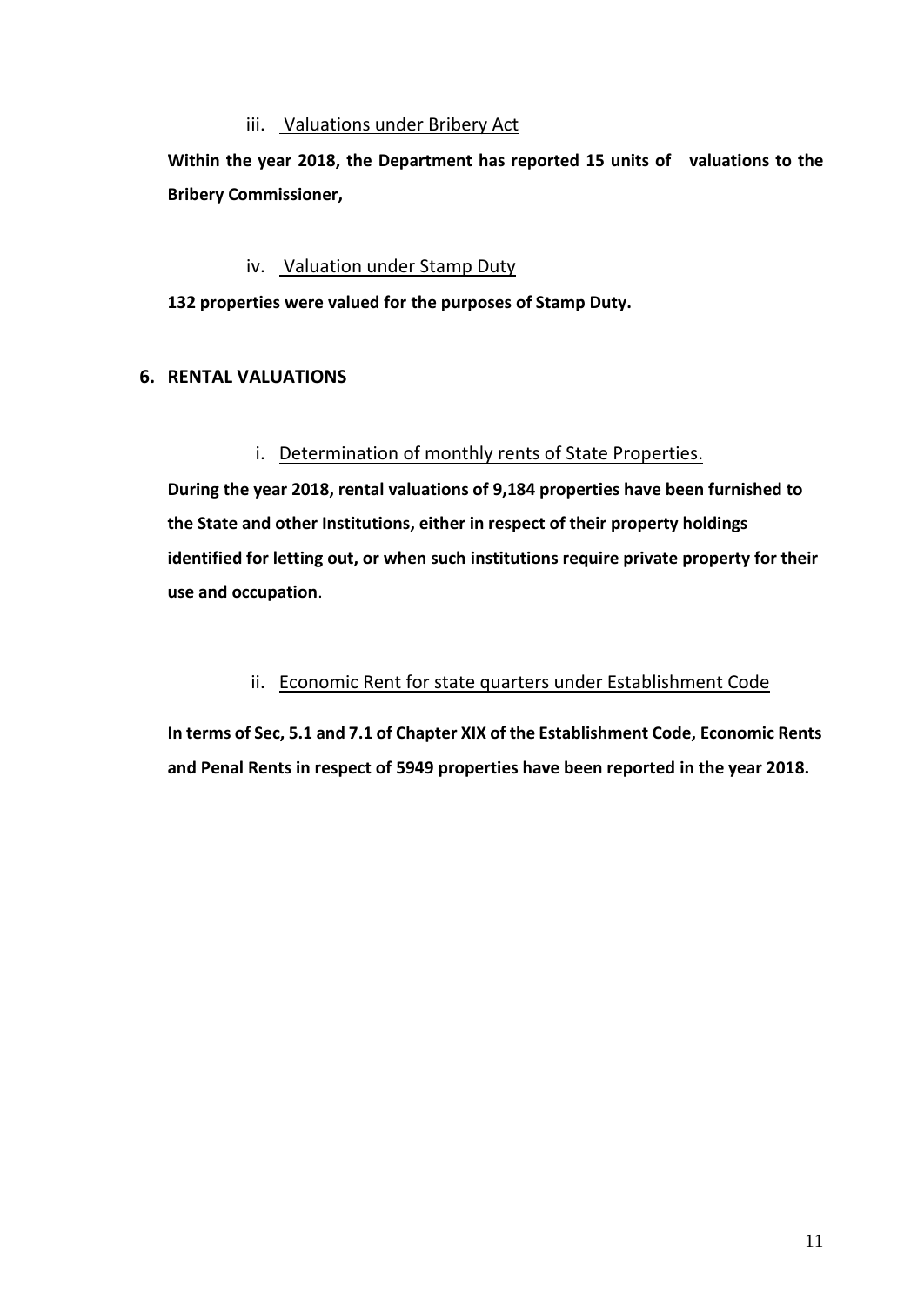#### **7. GENERAL VALUATION COMPLETED YEAR TO YEAR & PROJECTED**

| <b>Type of Valuations</b> | 2014  | 2015  | 2016  | 2017  | 2018  | 2019  |
|---------------------------|-------|-------|-------|-------|-------|-------|
| <b>Condition Reports</b>  | 22877 | 8092  | 23389 | 11036 | 5243  | 5046  |
| Land Acquisitions         | 16476 | 15639 | 20045 | 21280 | 19454 | 20086 |
| Land Estimates            | 1243  | 648   | 1032  | 1471  | 970   | 521   |
| Land Miscellaneous        | 48174 | 33222 | 41987 | 56931 | 46198 | 29872 |
| <b>Rentals Private</b>    | 6067  | 7619  | 8912  | 11149 | 9184  | 7896  |
| <b>Rentals Government</b> | 4521  | 4094  | 4132  | 4230  | 5949  | 4262  |



**\* Stamp Duty & Bribery Commissioner's Valuations are not shown**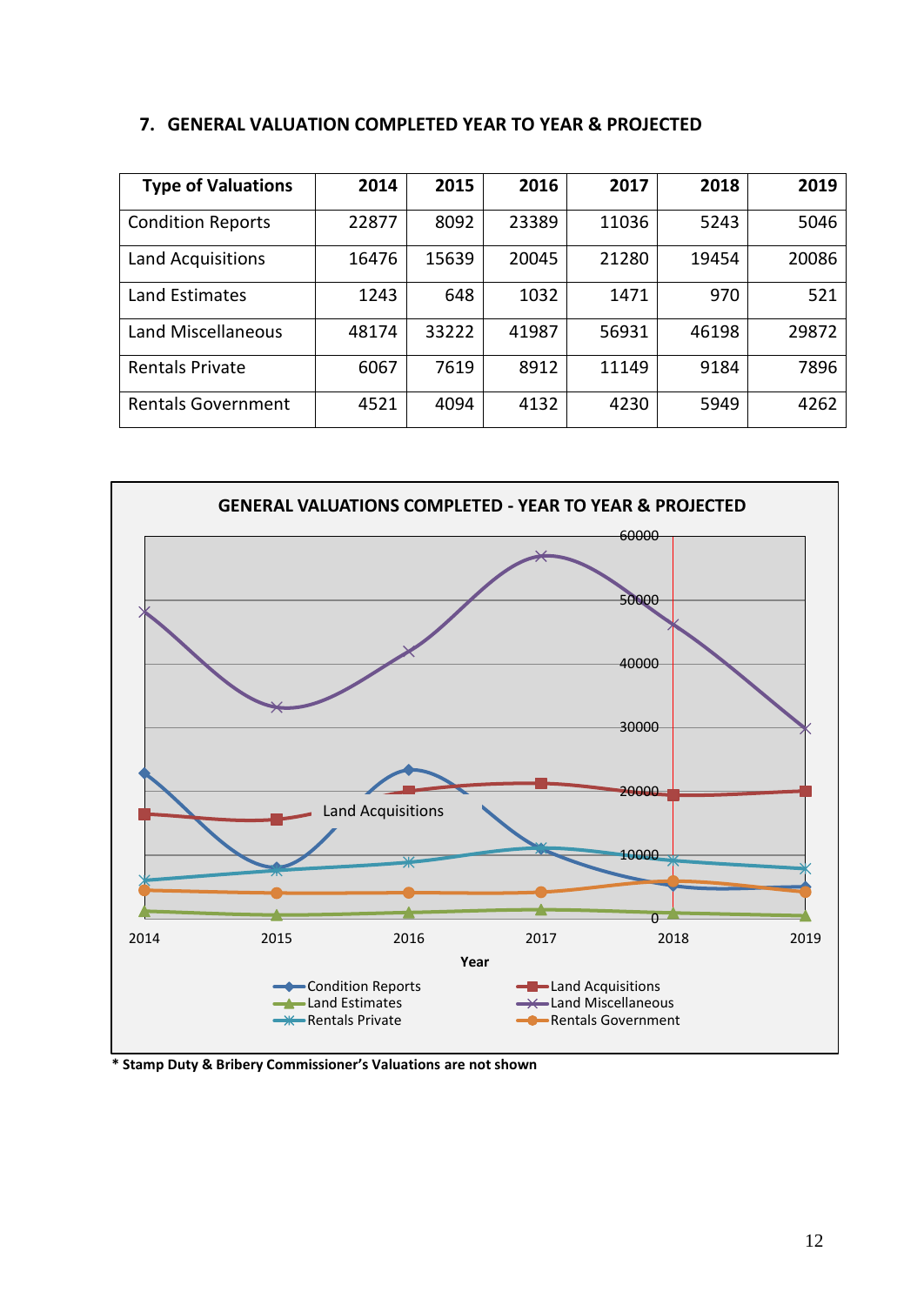#### **8. GENERAL VALUATIONS TARGET - ACHIEVED - PROJECTED**

|                           |       | 2018 TARGET 2018 ACHIEVED |  |
|---------------------------|-------|---------------------------|--|
| <b>Condition Reports</b>  | 6245  | 5243                      |  |
| Land Acquisitions         | 18107 | 19454                     |  |
| Land Estimates            | 759   | 970                       |  |
| Land Miscellaneous        | 33295 | 46198                     |  |
| <b>Rentals Private</b>    | 8250  | 9184                      |  |
| <b>Rentals Government</b> | 5949  | 5949                      |  |

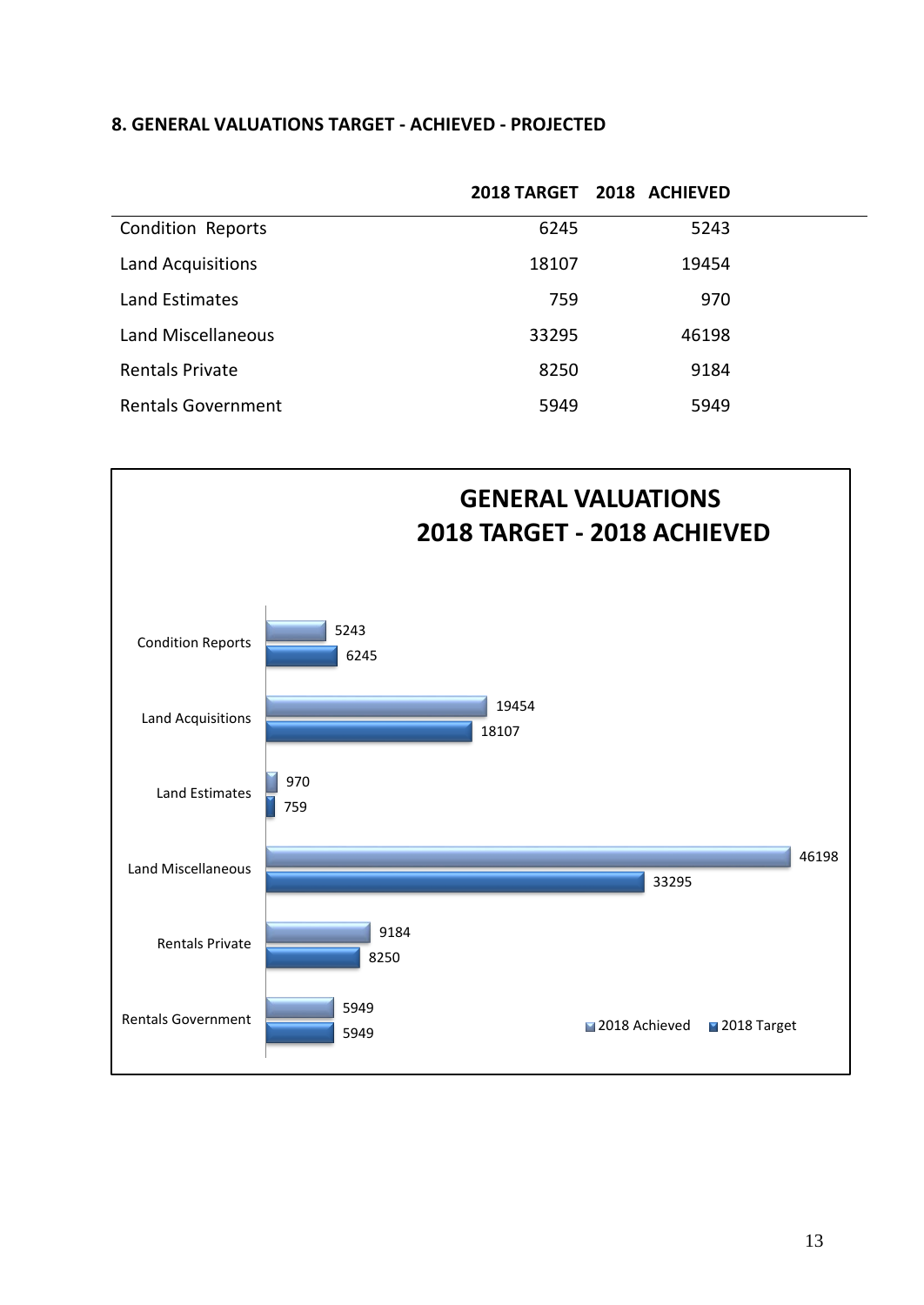### **9. RATING VALUATIONS**

 During the year 2018, the Department was capable to complete assessment of substantial number of properties coming within Municipal Councils, Urban Councils and Pradeshiya Sabhas for levying 'Local Taxes completing of Preliminary Survey of 194,623 properties and 215,071 of final Inspections and 1112 number of Special properties.

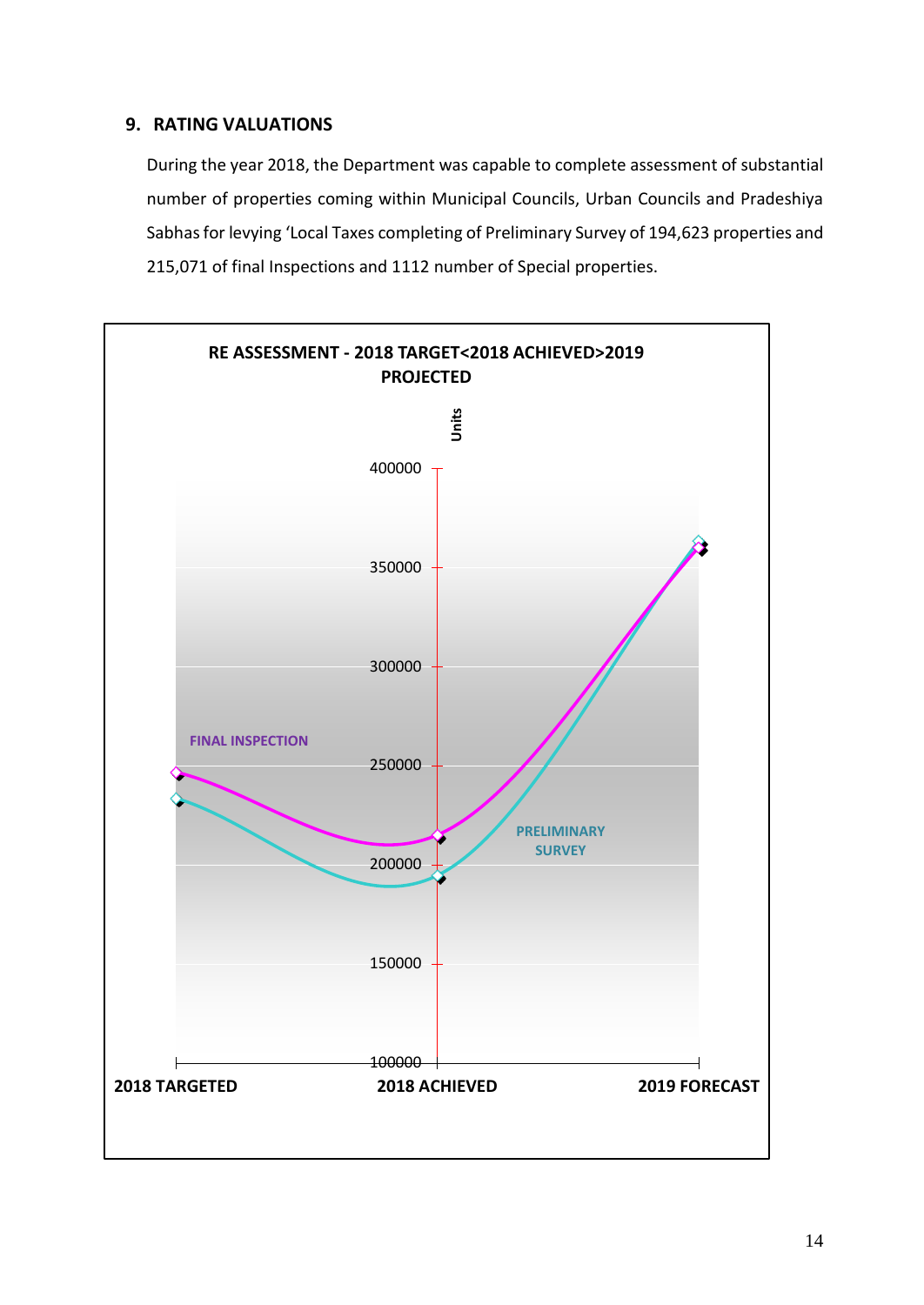#### **RE-ASSESSMENT WORK – YEAR TO YEAR & PROJECTED**

|                           | 2014   | 2015   | 2016                        | 2017   | 2018     | 2019   |
|---------------------------|--------|--------|-----------------------------|--------|----------|--------|
| <b>Preliminary Survey</b> |        |        | 184675 119539 173619 183632 |        | - 194623 | 363425 |
| Final Inspection          | 180548 | 150455 | 166155                      | 194527 | 215071   | 360283 |

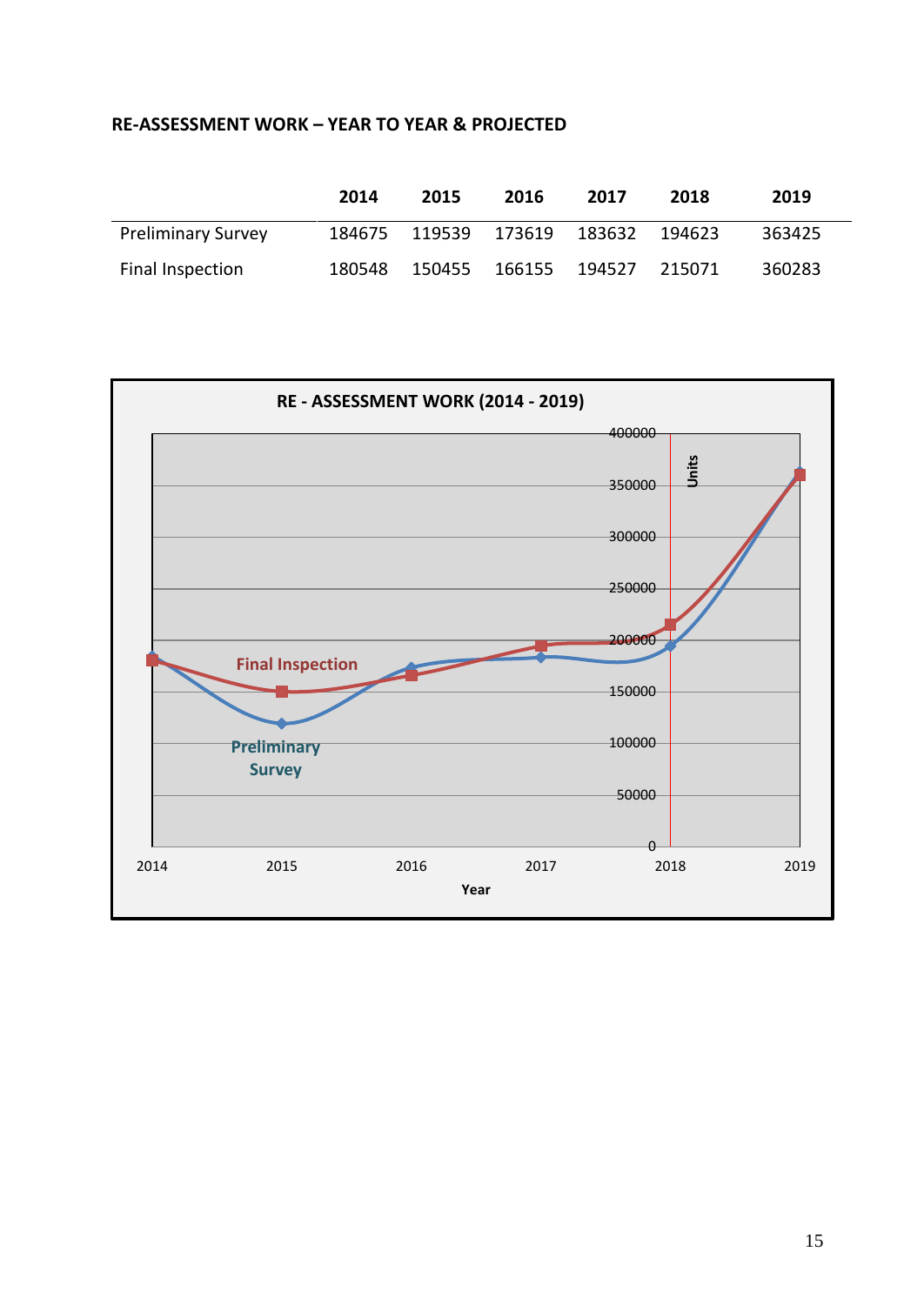#### **10.ACCOUNT OF RATING ASSESSMENT ALLIED WORK**

During the year 2018, the Department was capable to complete the 30,919 number of Re Assessment of lands, 1596 number of Re Assessment of Buildings 4870 number of cases of Re Assessment of Objections.

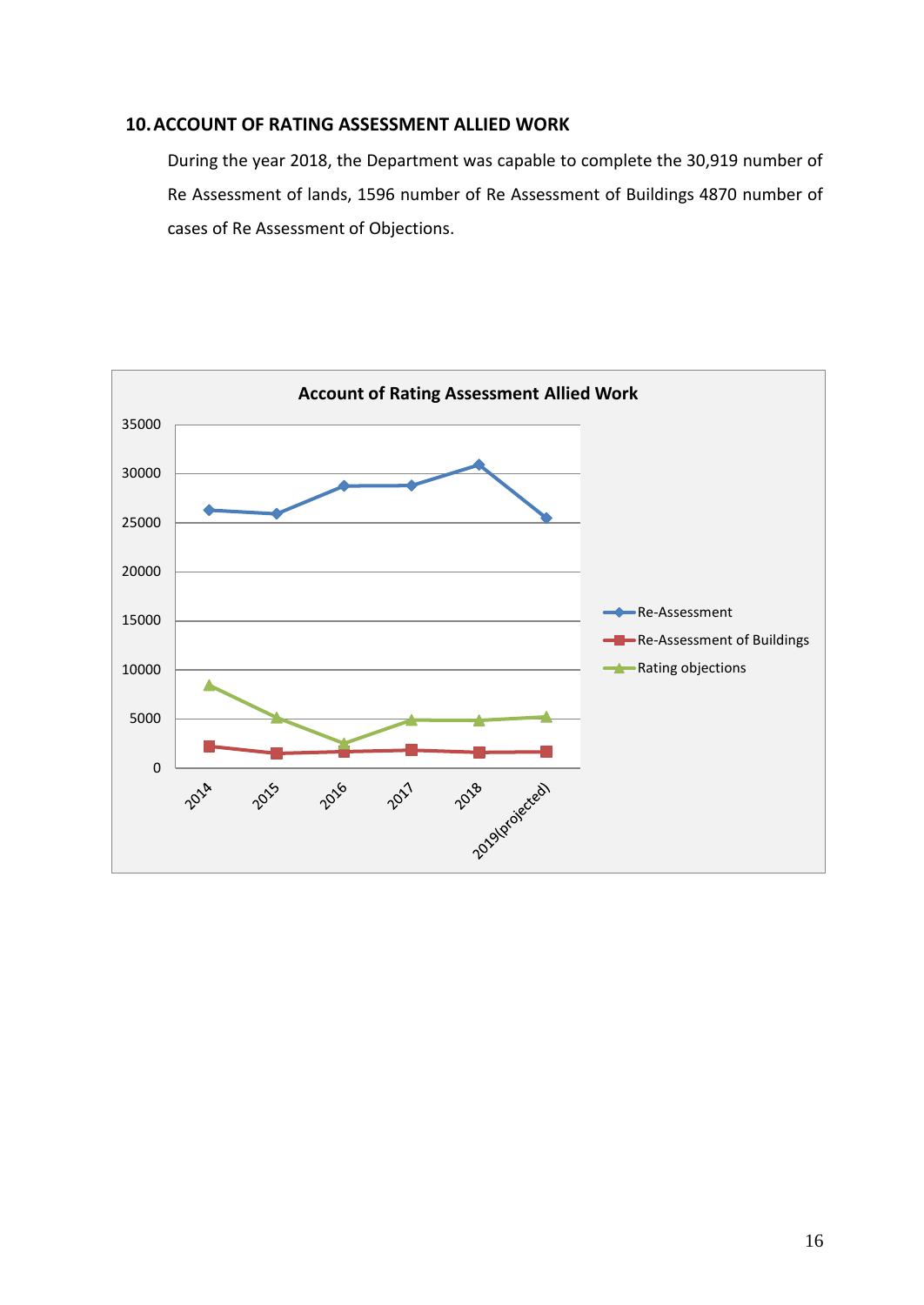## **Rating Assessment Allied Work – Target-Achieved-Projected**

|                            |                       | 2018           | 2019             |
|----------------------------|-----------------------|----------------|------------------|
|                            | <b>2018 TARGETTED</b> | <b>ACHIVED</b> | <b>PROJECTED</b> |
| Re-Assessment lands        | 25555                 | 30919          | 25475            |
| Re-Assessment of Buildings | 1715                  | 1596           | 1655             |
| Rating objections          | 4966                  | 4870           | 5215             |

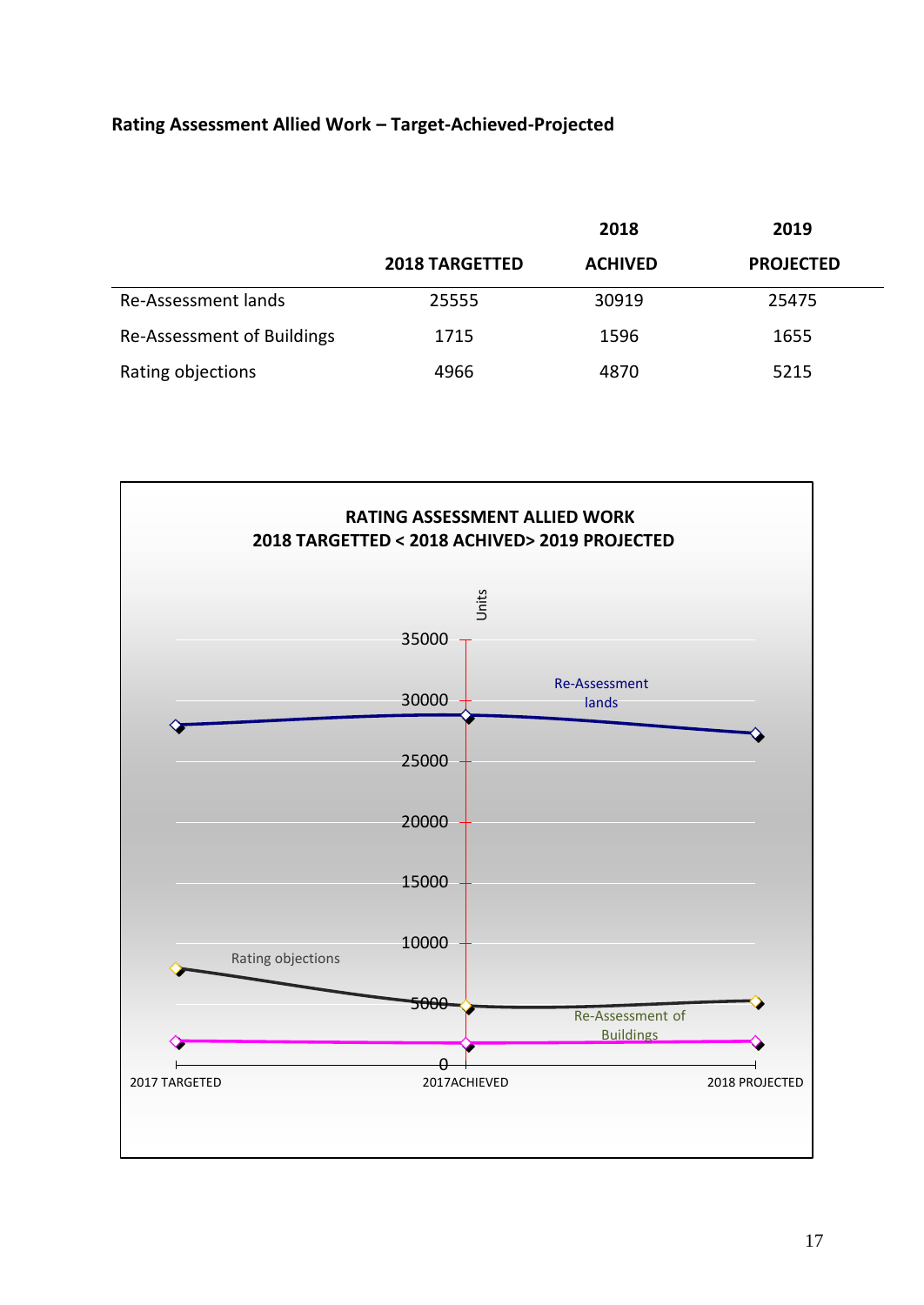## **Account of the Activities of the Land Acquisition Board of Review**

The Legal Division of the Department assists the 'Land Acquisition Board of Review' constituted under the provisions of Land Acquisition Act No: 09 of 1950, for the purpose of hearing appeals submitted, where parties are not satisfied with the compensation received for compulsory acquisitions.

#### **ADMINISTRATIVE STATUS ACCOUNT - LAND ACQUISITION BOARD OF REVIEW**

|                            | 2014 | 2015 | 2016 | 2017 | 2018 |
|----------------------------|------|------|------|------|------|
| Outstanding @the Beginning | 978  | 2216 | 178  | 179  | 236  |
| Received During the Year   | 429  | 558  | 215  | 92   | 293  |
| <b>Total Entertained</b>   | 1486 | 2333 | 1407 | 393  | 529  |

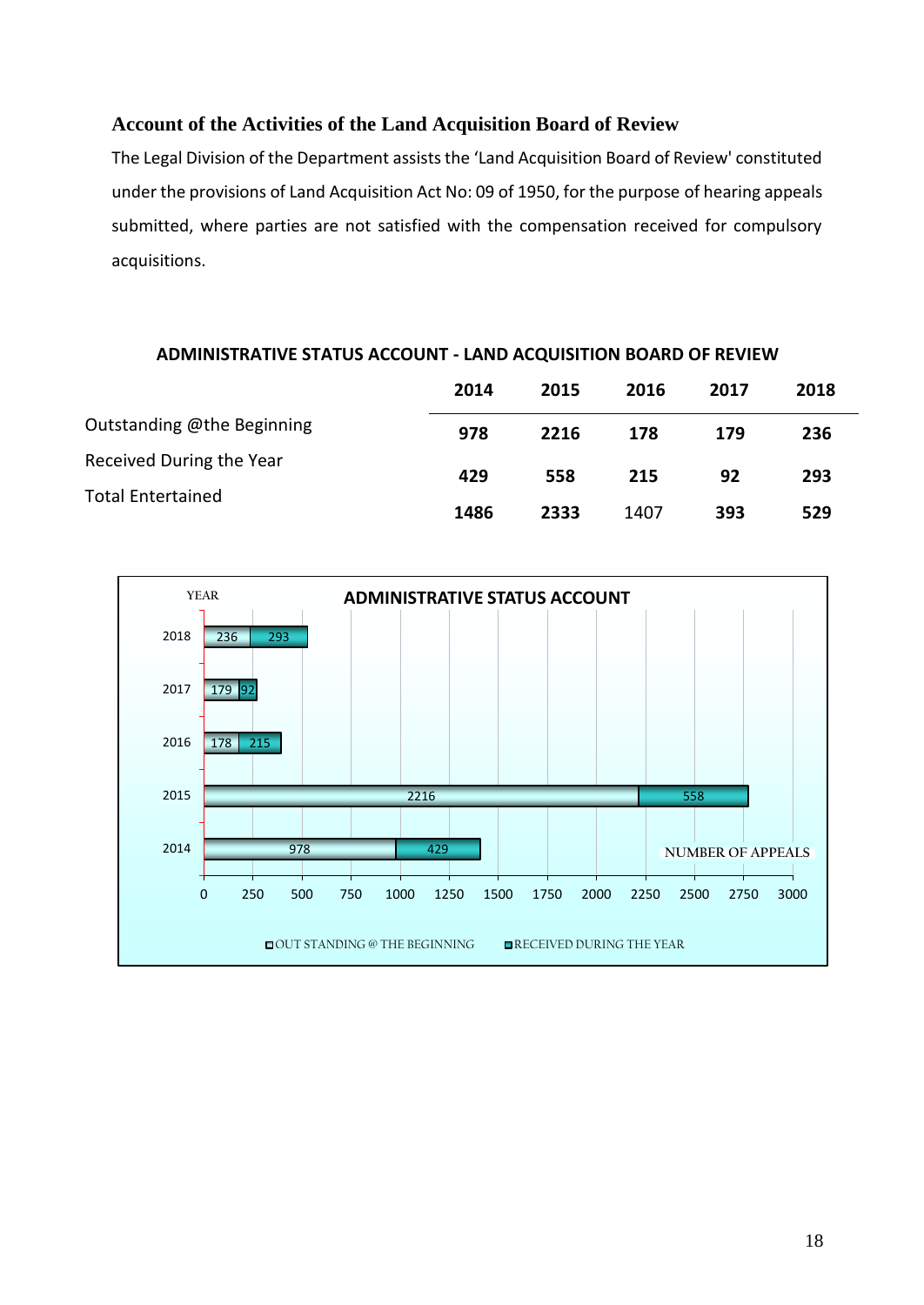## **SUMMERY OF APPEALS CONDUCTED BY THE LAND AQUITION BOARD OF REVIEW THROUGHOUT THE YEAR**

| <b>Type of Cases</b>                         | <b>Received</b> | Heard |
|----------------------------------------------|-----------------|-------|
| Land Acquisition Board of Review             | 529             | 236   |
| Cases handled before Supreme Court           | 11              |       |
| Cases handled before Human Rights Commission | 4               |       |
| Cases handled before District Courts         | 35              |       |

### **11.ACCOUNT OF THE ACTIVITIES OF THE ASSET DIVISION**

Valuation of all immovable assets under the ownership of State was best owed upon the Department and it is being carried out as an accelerated project coordinated by the State Assets Valuation unit which was purposely established by recruiting additional staff. During the period of 2018 the Department has undertaken;

- State Assets Valuation of 33 Numbers of Ministries / Departments handling of 450 Number of files. Throughout the year department has successfully accomplished 3350 Number of units under 345 Number of files.
- Co-operate assets valuation of 6 Number of cooperate bodies handling of 78 Number of files. During 2018 department has dully completed 658 Number of units under 55 Number of files.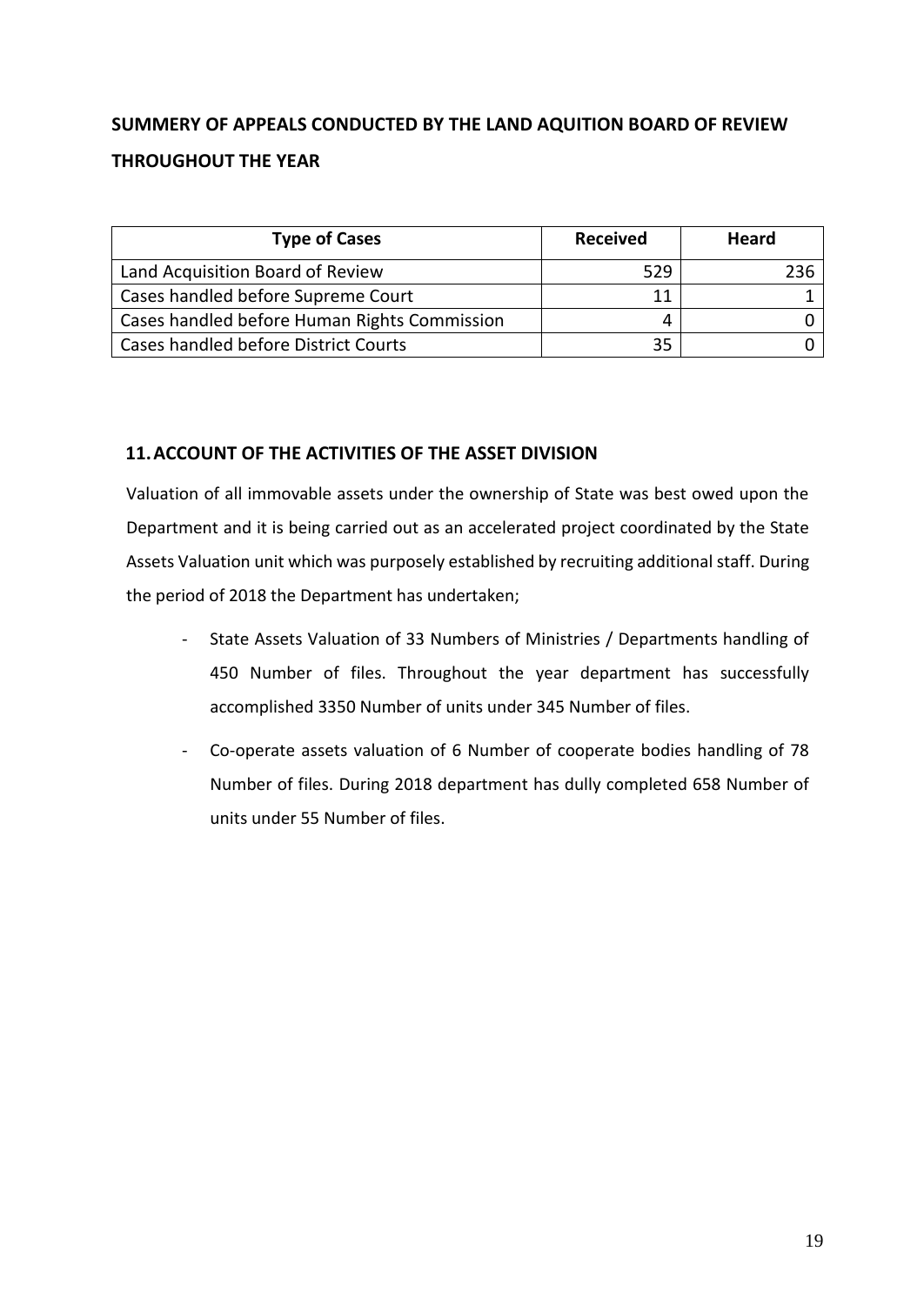## **12.Summary of Special Projects executed during the year 2018 by the Department of Valuation**

Sri Lanka's country context has evolved and changed in recent years. According to Government policies and economic reforms, the Government launched various development programs to promote economic growth. Creation of several business and technology development areas specialised in various sectors island wide, highway projects to bolster the economy and national [transport system](https://en.wikipedia.org/wiki/Transport_network) as well as developments carried out in the tourism zones are the main development programmes which the Valuation Department involved in mass scale in providing comprehensive professional Valuation and Estate Management service to the Government of Sri Lanka for the smooth functioning of the development process. Valuation Department is already participate LARC meeting for all the lots of the special project, which was the valuation done by Valuation Department. Further Department is participate Special LARC meeting for special case could not settle by the LARC meeting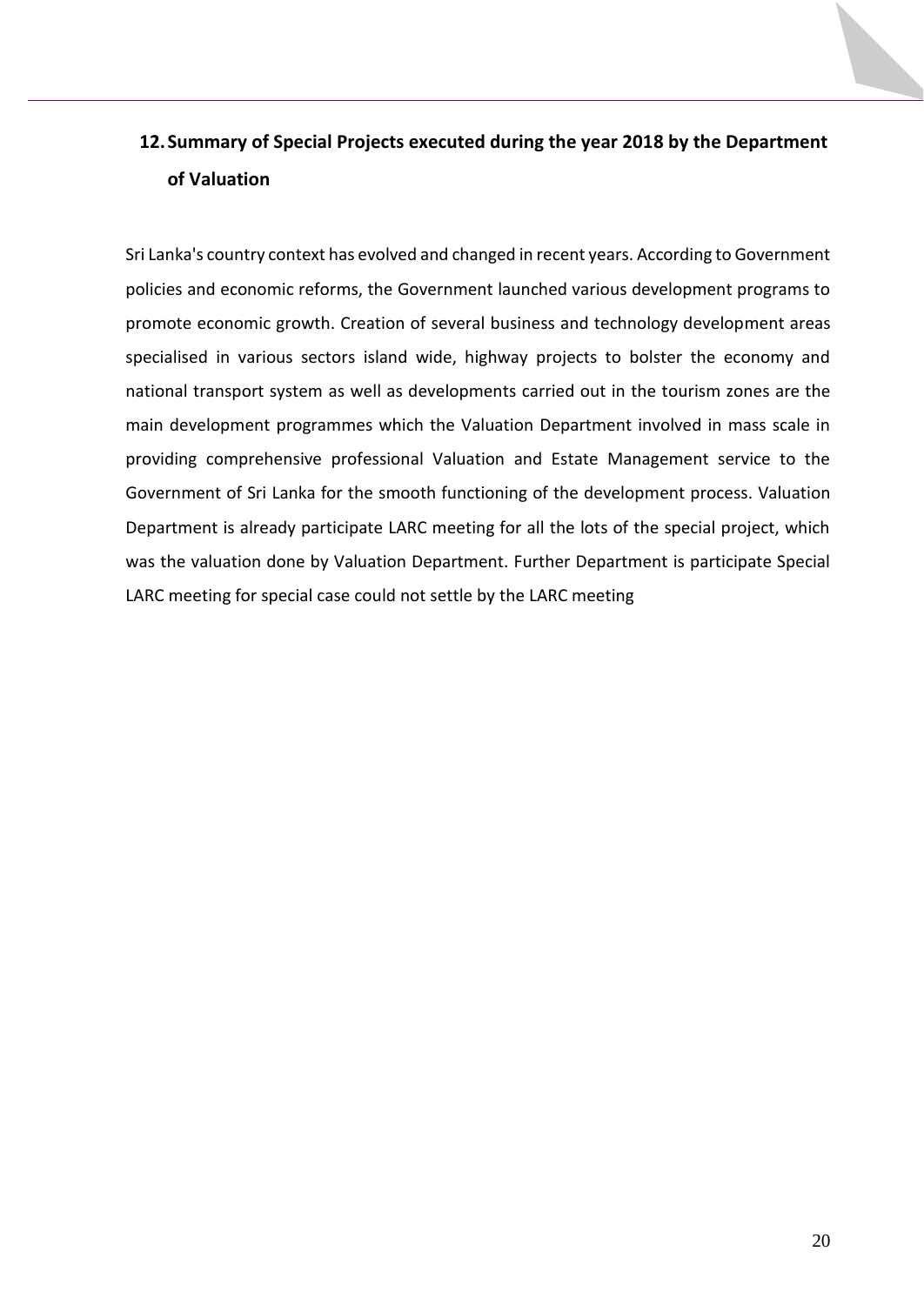| <b>No</b>      | Responsible            |                                                          |
|----------------|------------------------|----------------------------------------------------------|
|                | <b>Regional Office</b> | <b>Projects</b>                                          |
|                |                        | New Kalani Bridge Construction Project                   |
|                |                        | Orugodawaththa - Abathale Road                           |
|                |                        | Colombo - Horana Road                                    |
|                |                        | Kirulapana - Godagama Road                               |
|                |                        | Weras Ganga Development Project                          |
|                |                        | Shantha Sebasthiyan North Cannel Project                 |
|                |                        | Slave Island Redevelopment Project                       |
| 1              | Colombo Metro          | Mattakkuliya Bridge Development Project                  |
|                |                        | Rajagiriya Air Bridge way                                |
|                |                        | Merin Drive Road Project                                 |
|                |                        | Orugodawaththa Ambathale Road project                    |
|                |                        | Sri Jayawardhanapura Kollupitiya Road                    |
|                |                        | Narahenapita Nugegoda Bride                              |
|                |                        | Dehiwala-Aththidiya Road                                 |
|                |                        | Watarappala Road                                         |
|                |                        | Fly over expressway from New Kalani Bright to Rajagiriya |
|                |                        | Weras Ganga Project                                      |
|                |                        | Kottawa-Thalagala Road                                   |
|                |                        | Kirulapana-Godagama Road                                 |
|                |                        | Kottte-Bope Road                                         |
|                |                        | Walgama - Diyagama Road (OPEC 2 Project)                 |
| $\overline{2}$ | <b>Western Central</b> | 6/1 Bride (Kottawa)                                      |
|                |                        | Kottawa - Pinhena Road                                   |
|                |                        | Kottawa-Pannipitiya Road                                 |
|                |                        | Thalagala-Moragahahena Road                              |
|                |                        | Soiza Road                                               |
|                |                        | Robert Gunawardhana Mawatha                              |
|                |                        | Kaduwela - Athurigiriya Road                             |
|                |                        |                                                          |

## **SPECIAL PROJECTS ENGAGED FOR THE YEAR 2018**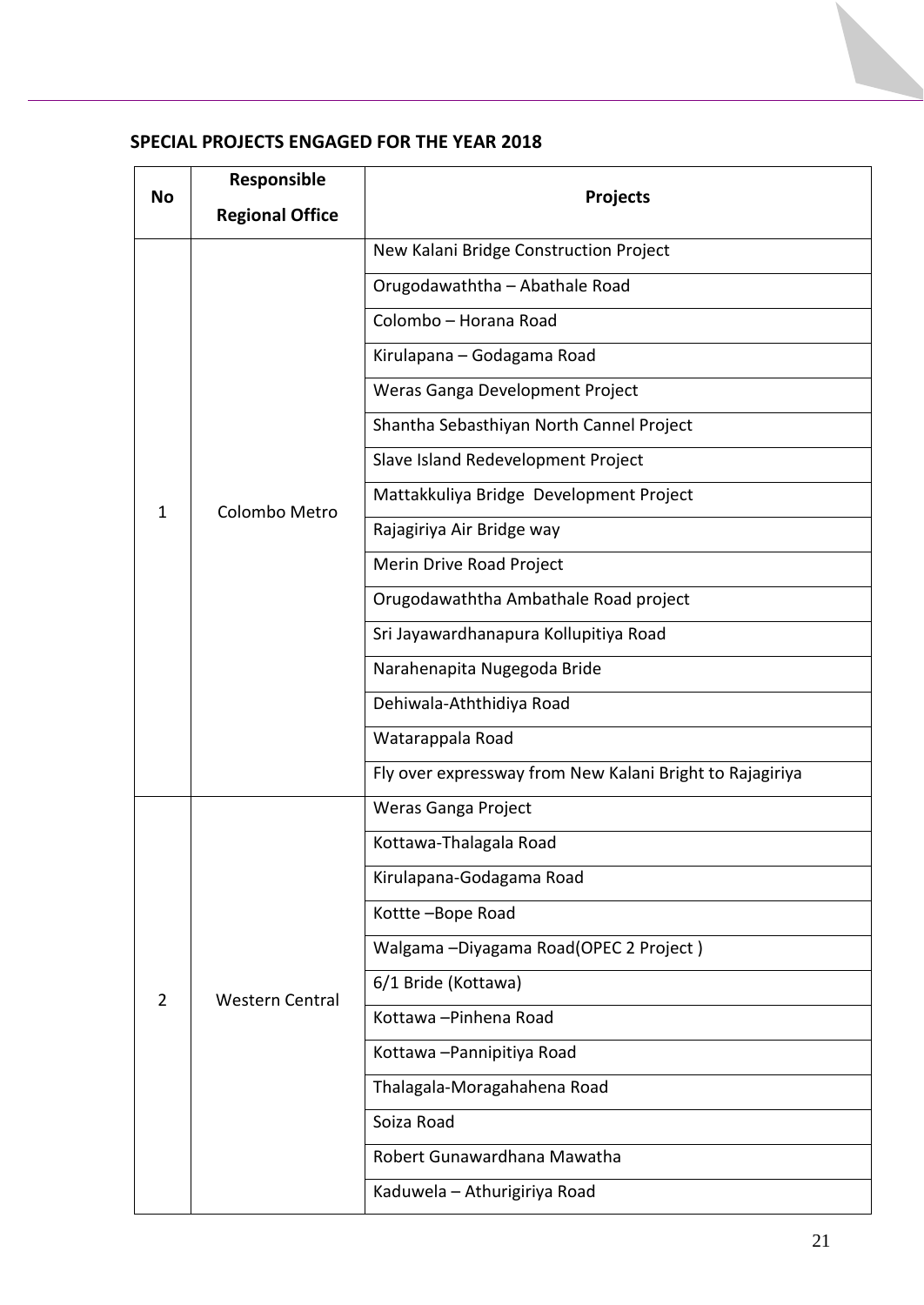|   |                      | Walgama-Athurigiriya Road (OPEC 3 Project)              |
|---|----------------------|---------------------------------------------------------|
|   |                      | <b>Parliment River Bank</b>                             |
|   |                      | Palawaththa- Akuragoada Road                            |
|   |                      | Piliyandala-Maharagama Road(OPEC 2 Project)             |
|   |                      | Makubura - Mahenawaththa New Proposed Project           |
|   |                      | Kalanimulla -Koswaththa Road                            |
| 3 | <b>Western North</b> | Central Express Highway Project                         |
|   |                      | Kalaniya-Mudungoda Road widening Projects               |
|   |                      | Horana - Aguruwathota - Aluthgama Road                  |
|   |                      | Pokuna vita - Koralaima Road                            |
|   |                      | Kaluwella - Bellapitiya Road                            |
| 4 | <b>Western South</b> | Wadduwa - Moronthuduwa Road                             |
|   |                      | Kottawa - thalagala Road                                |
|   |                      | Bellana - Moragala Road                                 |
|   |                      | Ruwanpura Expressway                                    |
|   |                      | Mathara-Hakmana Road Widening Project                   |
|   |                      | Moragoda Ela                                            |
|   |                      | Southern highway                                        |
|   |                      | Galle Baddegama Road                                    |
|   | Southern             | Hambanthota Gannoruwa Road                              |
| 5 |                      | Mirijjawila Suriyawewa road project                     |
|   |                      | Walasmulla Town Development Project                     |
|   |                      | Weeraketiya Town Development Project                    |
|   |                      | Thihagoda-Kaburupitiya/ Mawarala-Kotapola Road widening |
|   |                      | project                                                 |
|   |                      | Central Express High way                                |
|   |                      | A9 Road widening project                                |
| 6 | Central - I          | William Gopallawa Mawatha                               |
|   |                      | Peradeniya Badulla Chenkalady Road                      |
|   |                      | Kandy-Kirimatiya Road widening project                  |
|   |                      | Peradeniya Haloluwa Road widening project               |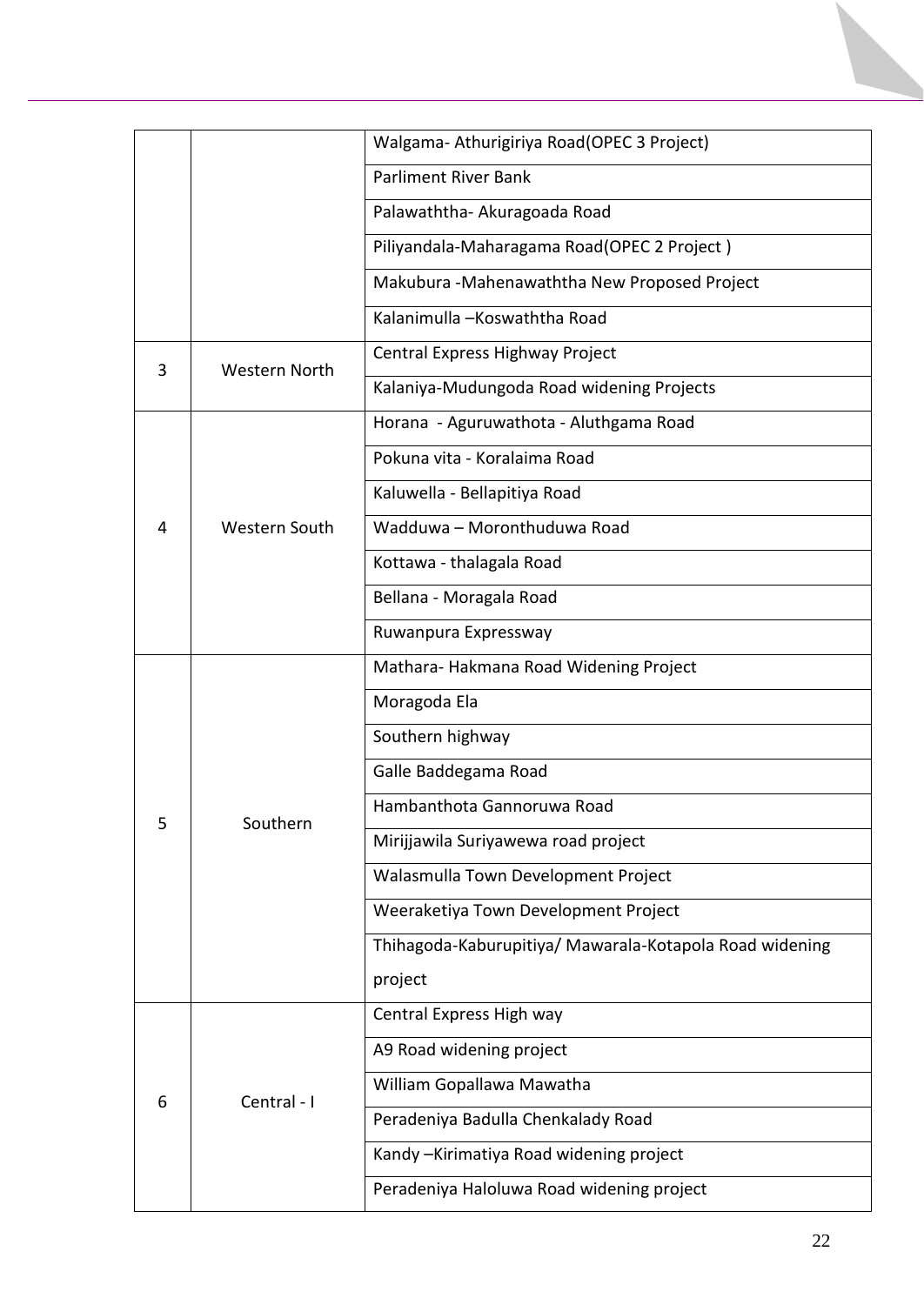|    | Moragolla -Hydro power project |                                                      |  |  |
|----|--------------------------------|------------------------------------------------------|--|--|
|    |                                | Meepe - Ela left bank Rehabilitation Project         |  |  |
| 7  |                                | Moragahakanda and Kalu Gaga Development Project      |  |  |
|    |                                | North Western province River Project                 |  |  |
|    | Central-II                     | Kandy Jaffna Road                                    |  |  |
|    |                                | Thalgodapitiya-Dombawala Road                        |  |  |
|    |                                | Raththota - Ilukkubura Road                          |  |  |
|    |                                | Central Express Highway                              |  |  |
|    |                                | <b>Nakals Conservation Project</b>                   |  |  |
|    | <b>North Central</b>           | Madirigiriya-Kanthala Road                           |  |  |
|    |                                | Madirigiriya International Play Ground               |  |  |
|    |                                | Malwathu Oya Project                                 |  |  |
| 8  |                                | Yan Oya Project                                      |  |  |
|    |                                | Maradankadawala Madakalapuwa Road                    |  |  |
|    |                                | Polonnaruwa New Town                                 |  |  |
|    |                                | Polonnaruwa Round the bound                          |  |  |
|    |                                | Kaduruwela New Trade Center                          |  |  |
|    | North West                     | Central Express High way(PART II, III, IV)           |  |  |
|    |                                | DeduruOya Hydro power project                        |  |  |
| 9  |                                | Ambepussa - Kurunagala-Trincomalee Road Project      |  |  |
|    |                                | North West River Project                             |  |  |
|    |                                | Dambulla Station Road                                |  |  |
|    | Sambaragamuwa                  | Central Express High way                             |  |  |
| 10 |                                | Ahaliyagoda - Dehiowita Road                         |  |  |
|    |                                | Deraniyagala-Dehiowita Road                          |  |  |
|    |                                | Rathnapura Opposite Road                             |  |  |
|    |                                | Mahawali Authority Land                              |  |  |
|    |                                | Ruwanpura Expressway                                 |  |  |
|    | Uva                            | Lunugamwehera Beraliyela Kathragama Road Development |  |  |
| 11 |                                | Project                                              |  |  |
|    |                                | Baddulla - chenkaladi Road Development Project       |  |  |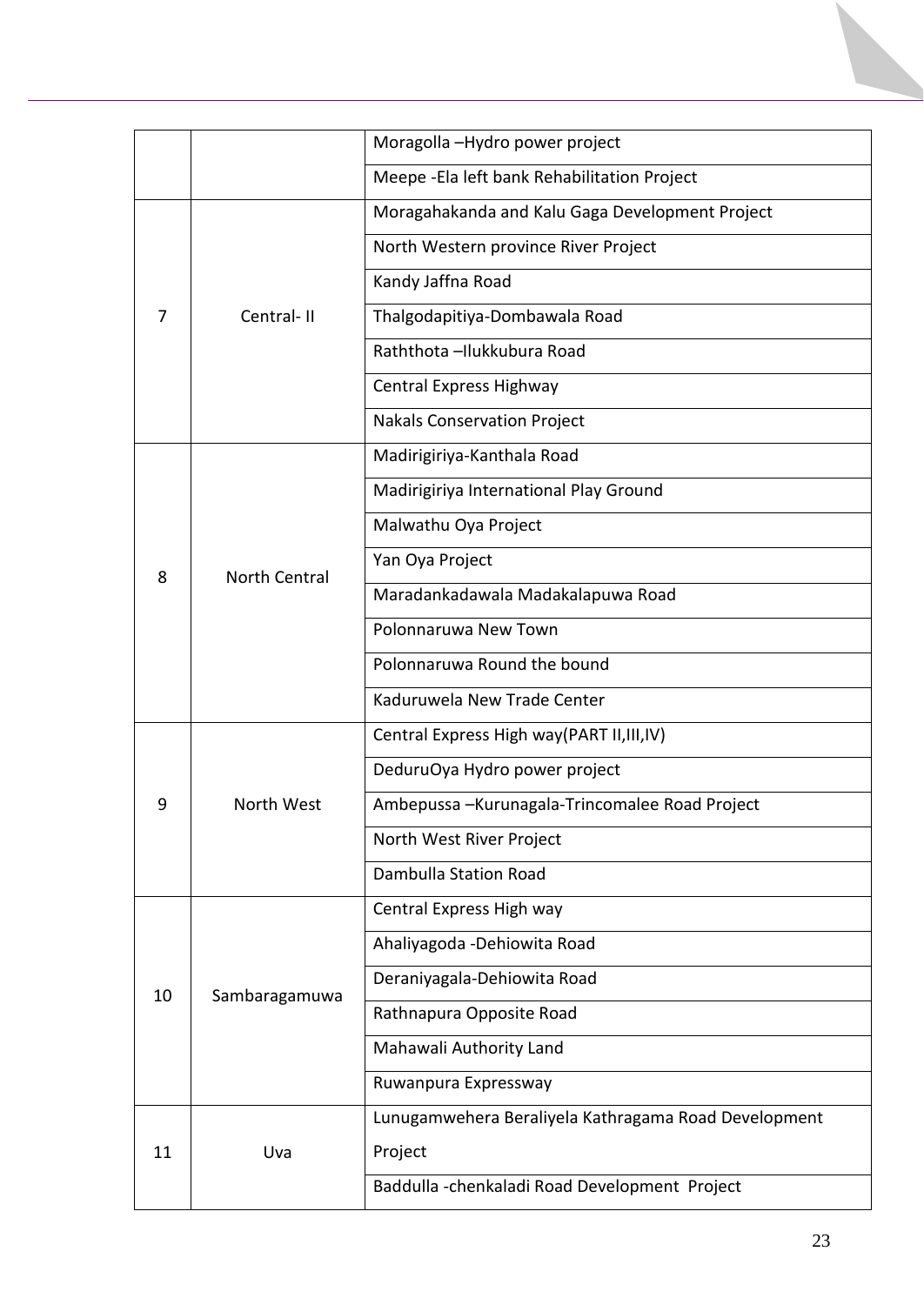|    |          | Uma Oya multipurpose Development Project      |
|----|----------|-----------------------------------------------|
|    |          |                                               |
|    |          | Monaragala hydro power Project                |
|    |          | Baddulla - HaliEla - Ella Hydro power Project |
|    |          | Uma Oya Muiltiple Development Project         |
|    |          | Badulla - Sprinweli Road Development Project  |
| 12 | Northern | AB31 Road                                     |
|    |          | Karaingar-Jaffana Road                        |
|    |          | Wavuniya Water Supply Reservation Project     |
| 13 | Eastern  | Kinniya Thambalagamuwa Road Widening Project  |
|    |          | Yan Oya Reservoir Project                     |
|    |          | Peradeniya - Chenkaladi Road widening Project |
|    |          | Rambuken Oya Hydro Power Project              |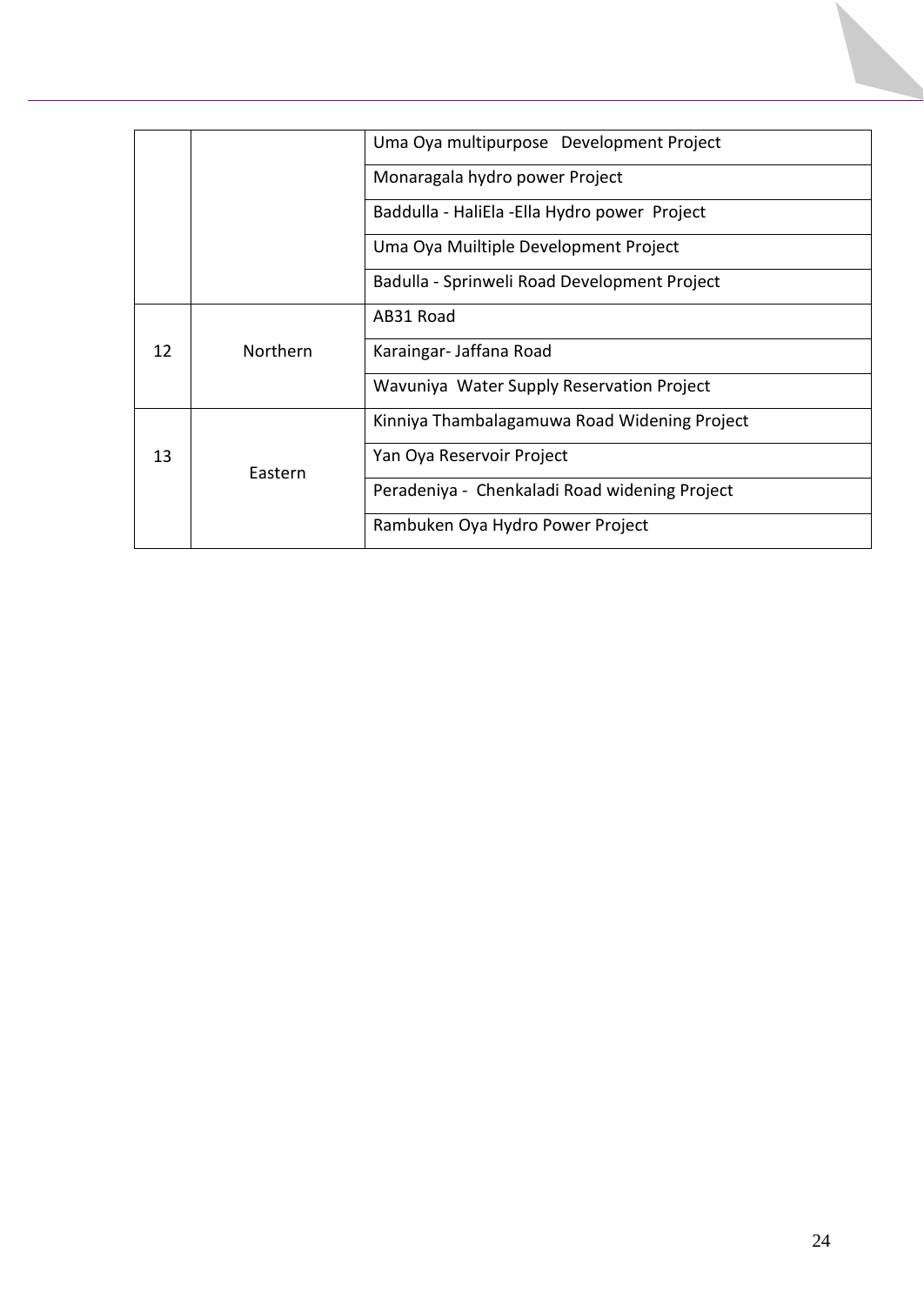#### **13. ACADEMIC ADVANCEMENT**

The 'Skills Development Centre' (SDC), instituted in 2006, carrying the theme *'Knowledge, Attitude & Efficiency',* with due contemplation to key fundamentals, dignity of labour through Life Long Learning (LLL) and efficiency & dedication through motivation, performance appraisal and development of skills. Skills Development Centre has been formed within the Department of Valuation with the broad theme of secular promote of all staff in Valuation Department.The Centre for Skills Development & Training evolved with the origin of the Valuation Department as the training School. As the demand grew the concepts were to be changed, the training school became the basis for new, responsive and innovative programs. Over the following years, numerous credit and non-credit programs were launched, ranging from top to bottom of all staff and for the outsiders also.

Skills Development Centre (SDC) organizes and conducts all its training programmes, workshops and seminars focusing on achieving professional excellence by improving Knowledge, Attitudes and Efficiency of employees of the Department expanding from the Supportive Staff level to Top Management level.

The programmes conducted by the 'Skills Development Centre' comes under two main categories,

- ▶ Internal & External Training Programmes, for Internal Officers
	- Job Oriented Training Programmes
	- Subject Oriented Training Programmes & Workshops
	- Exam Oriented Training Sessions & Workshops
	- Knowledge sharing sessions
	- Positive Attitude & productivity sessions
- ▶ Internal Training Programmes for External Officers.
	- Training sessions for officers of Local Government.
	- Training sessions & workshops for Provincial Revenue **Officers**
	- Attachment Programmes for B.Sc. Estate Management & Valuation graduates
	- Workshops and training sessions for Acquiring Officers
	- Tailor-made Training Programmes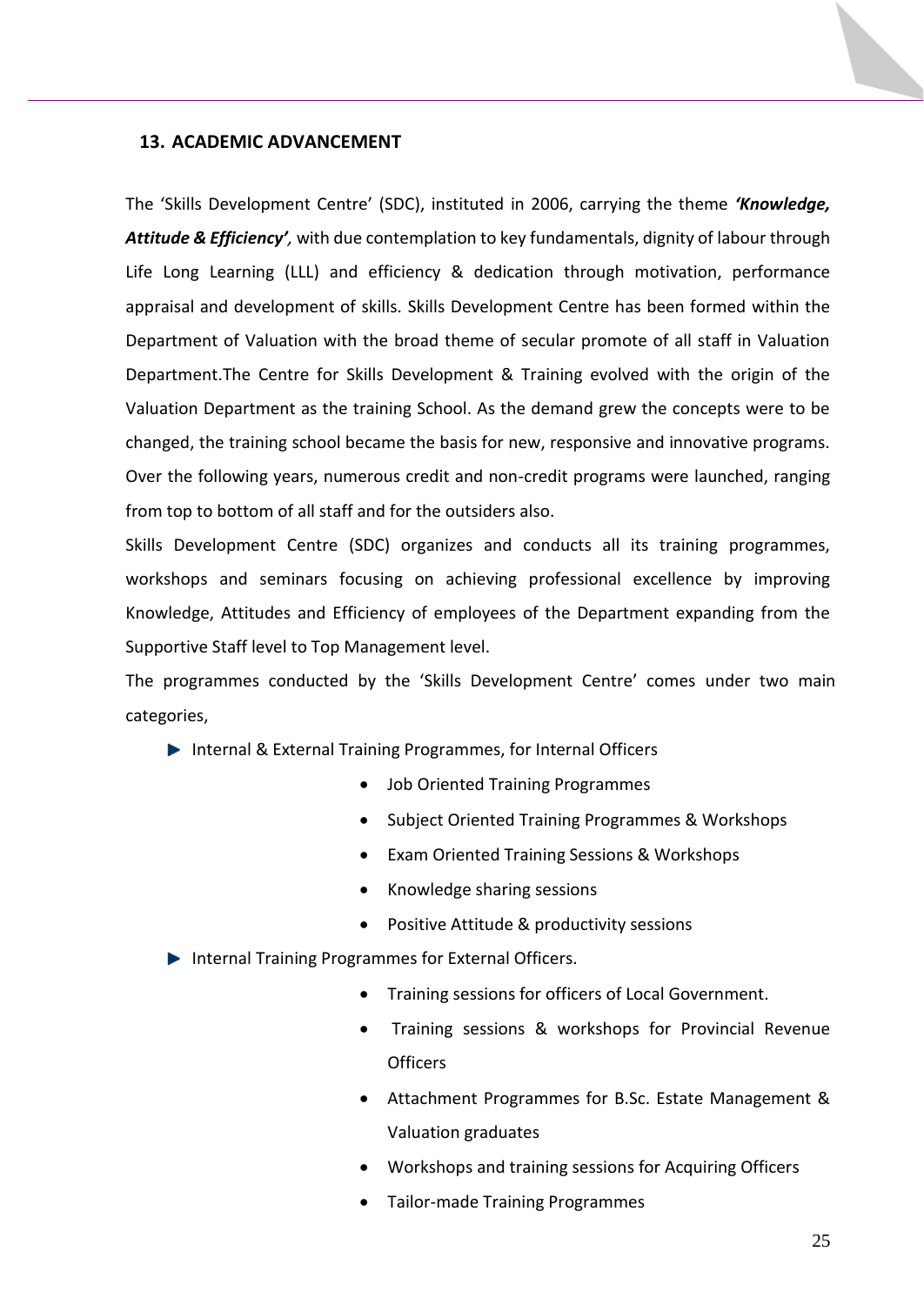During 2018 altogether 24 Number of Training programmes were conducted for 478 participants. 23 Numbers Internal & external Training programmes were conducted for Internal Officers covering all designation levels and 1 tailor made internal training programme was conducted for 52 number of under graduates including of theoretical sessions as well as of practical sessions of 10 days duration, initiating from field inspection up to the stage of reporting a valuation.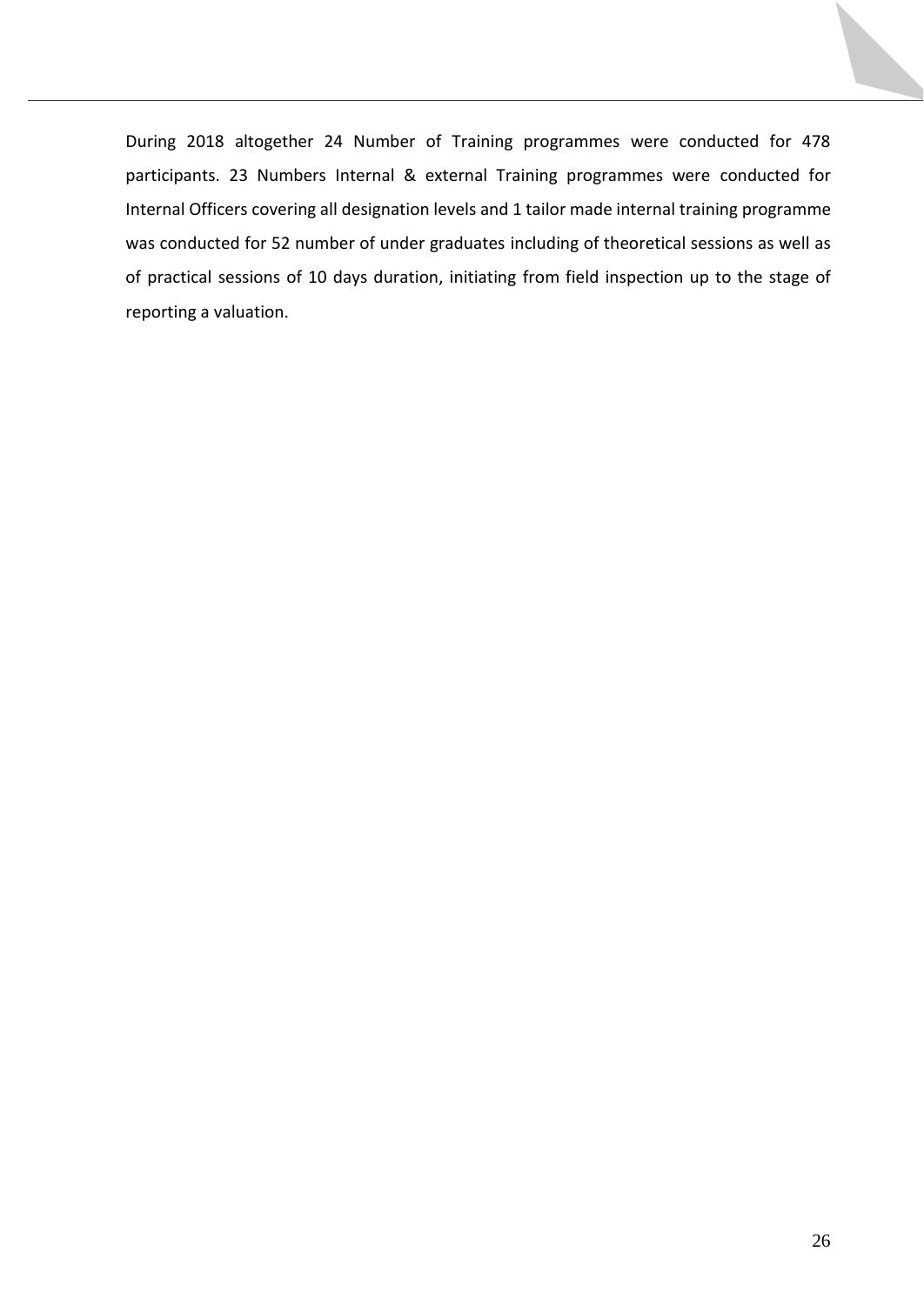## **PART III FINANCIAL PERFORMANCE & ANALYSIS**

## **14. Measuring & Reporting Financial Performance**

|                             | 2014             | 2015                               | 2016               | 2017                              | 2018          |
|-----------------------------|------------------|------------------------------------|--------------------|-----------------------------------|---------------|
| <b>Actual Fees</b>          |                  | Rs.101,280,582.00 Rs.53,047,155.00 | Rs. 132,085,894.53 | Rs. 164,110,234.13 142,902,142.00 |               |
| Hypothetical<br><b>Fees</b> | Rs.30,000,000.00 | Rs.60,000,000.00                   | Rs. 60,000,000.00  | Rs. 75,000,000.00                 | 80,000,000.00 |

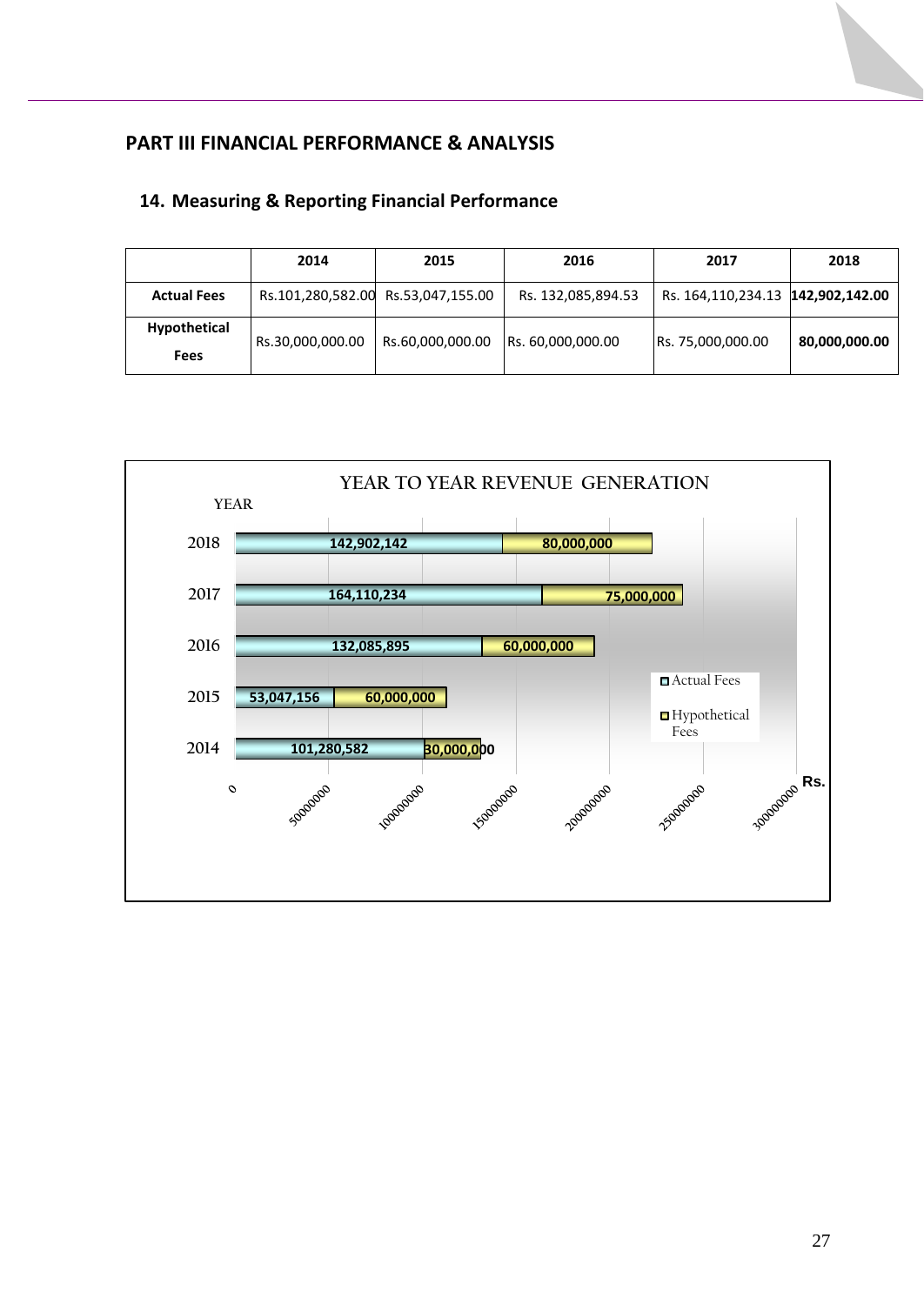| Vote        | Description                                         | Allocation 2018 | <b>Total Expenditure</b> | Savings 31.12.2018 | Percentage of<br>Expenditure | Percentag<br>e of<br>savings |
|-------------|-----------------------------------------------------|-----------------|--------------------------|--------------------|------------------------------|------------------------------|
|             |                                                     |                 |                          |                    |                              |                              |
|             | <b>Recurrent Expenditure</b>                        | 420,270,000.00  | 376,413,220.34           | 15,906,779.66      | 96                           | $\overline{4}$               |
|             | <b>Personal Emoluments</b>                          | 333,500,000.00  | 286,950,008.55           | 9,999,991.45       | 97                           | $\mathbf{3}$                 |
|             | 1001 Salaries and wages                             | 200,000,000.00  |                          | 902,795.90         | 100                          | $\boldsymbol{0}$             |
|             | 1002 Overtime and Other Allowances                  |                 | 205,947,204.10           |                    |                              |                              |
|             |                                                     | 3,500,000.00    | 5,973,366.45             | 26,633.55          | 100                          | $\boldsymbol{0}$             |
|             | 1003 Other Allowances                               | 130,000,000.00  | 75,029,438.00            | 9,070,562.00       | 89                           | 11                           |
|             | <b>Traveling Expenses</b>                           | 18,000,000.00   | 17,630,352.10            | 369,647.90         | 98                           | $\boldsymbol{2}$             |
|             | 1101 Domestic                                       | 15,000,000.00   | 14,984,949.92            | 15,050.08          | 100                          | $\boldsymbol{0}$             |
|             | 1102 Foreign                                        | 3,000,000.00    | 2,645,402.18             | 354,597.82         | 88                           | 12                           |
|             | Supplies                                            | 8,550,000.00    | 8,967,822.04             | 482,177.96         | 95                           | $\overline{5}$               |
|             | 1201 Stationary and Office requisites               | 4,500,000.00    | 4,811,612.24             | 188,387.76         | 96                           | $\overline{4}$               |
| $1202$ Fuel |                                                     | 3,500,000.00    | 3,619,000.80             | 280,999.20         | 93                           | $\boldsymbol{7}$             |
|             | 1203 Diets and Uniforms                             | 550,000.00      | 537,209.00               | 12,791.00          | 98                           | $\sqrt{2}$                   |
|             | <b>Maintance Expenditure</b>                        | 5,200,000.00    | 4,183,264.11             | 1,516,735.89       | 73                           | $\bf 27$                     |
|             | 1301 Vehicles                                       | 4,000,000.00    | 3,121,672.60             | 878,327.40         | 78                           | $22\,$                       |
|             | 1302 Plant, Machinery and Equipmen                  | 700,000.00      | 952,331.51               | 247,668.49         | 79                           | $21\,$                       |
|             | 1303 Building and Structures                        | 500,000.00      | 109,260.00               | 390,740.00         | 22                           | $78\,$                       |
|             | <b>Services</b>                                     | 46,020,000.00   | 49,301,974.30            | 3,518,025.70       | 93                           | $\overline{7}$               |
|             | 1401 Transport                                      | 2,200,000.00    | 2,380,798.00             | 819,202.00         | 74                           | 26                           |
|             | 1402 Postal and Communication                       | 4,500,000.00    | 4,737,225.99             | 12,774.01          | 100                          | $\boldsymbol{0}$             |
|             | 1403 Electricity & Water                            | 8,500,000.00    | 8,411,434.48             | 88,565.52          | 99                           | $\mathbf{1}$                 |
|             | 1404 Rents and Local Taxes                          | 13,500,000.00   | 16,811,679.32            | 238,320.68         | 99                           | $\mathbf{1}$                 |
|             | Lease Rental Vehicles<br>Procured Under Operational |                 |                          |                    |                              |                              |
|             | 1408 Leasing                                        | 10,320,000.00   | 8,758,860.00             | 1,561,140.00       | 85                           | 15                           |
|             | 1409 Other                                          | 7,000,000.00    | 8,201,976.51             | 798,023.49         | 91                           | $\overline{9}$               |
|             | <b>Transfers</b>                                    | 9,000,000.00    | 9,379,799.24             | 20,200.76          | 100                          | $\bf{0}$                     |
|             | Property Loan Interest to<br>1506 Public Servants   | 9,000,000.00    | 9,379,799.24             | 20,200.76          | 100                          | $\boldsymbol{0}$             |
|             | <b>CAPITAL EXPENDITURE</b>                          | 386,700,000.00  | 142,565,034.59           | 272,084,965.41     | 34                           | 66                           |
|             | <b>Rehabilitation and</b>                           |                 |                          |                    |                              |                              |
|             | <b>Improvement of Capital</b>                       |                 |                          |                    |                              |                              |
|             | <b>Assets</b>                                       | 12,000,000.00   | 8,537,730.97             | 3,462,269.03       | 71                           | 29                           |
|             | 2001 Buildings and Structures                       | 8,800,000.00    | 6,791,364.80             | 2,008,635.20       | 77                           | 23                           |
|             | 2002 Plant, machinary and equipment                 | 1,500,000.00    | 767,151.06               | 732,848.94         | 51                           | 49                           |
|             | 2003 Vehicles                                       | 1,700,000.00    | 979,215.11               | 720,784.89         | 58                           | $42\,$                       |
|             | <b>Acquisition of Capital Assets</b>                | 4,200,000.00    | 8,240,522.05             | 23,409,477.95      | 26                           | 74                           |
|             | 2102 Furniture and Office Equipment                 | 2,200,000.00    | 2,617,153.68             | 32,846.32          | 99                           | -1                           |
|             | 2103 Plant, Machniery and Equipmen                  | 2,000,000.00    | 5,623,368.37             | 23,376,631.63      | 19                           | 81                           |
|             | Capacity building                                   | 11,500,000.00   | 11,158,781.57            | 841,218.43         | 93                           | $7\phantom{.0}$              |
|             | 2401 Staff Training                                 | 11,500,000.00   | 11,158,781.57            | 841,218.43         | 93                           | $\tau$                       |
|             | <b>Asseessment of Government</b>                    |                 |                          |                    |                              |                              |
|             | <b>Properties</b>                                   | 1,000,000.00    |                          | 1,000,000.00       | $\qquad \qquad -$            | 100                          |
|             | 2509 Other                                          | 1,000,000.00    |                          | 1,000,000.00       |                              | 100                          |
|             | <b>Compensation for the</b>                         |                 |                          |                    |                              |                              |
|             | <b>Government Vested</b>                            | 358,000,000.00  | 114,628,000.00           | 243,372,000.00     | 32                           | 68                           |
|             | Underperforming<br><b>Enterprises and Assets</b>    |                 |                          |                    |                              |                              |
|             | 2501 Restructuring                                  | 358,000,000.00  | 114,628,000.00           | 243,372,000.00     | 32                           | 68                           |
|             | <b>Total Expenditure</b>                            | 806,970,000.00  | 518,978,254.93           | 287,991,745.07     | 64                           | 36                           |
|             |                                                     |                 |                          |                    |                              |                              |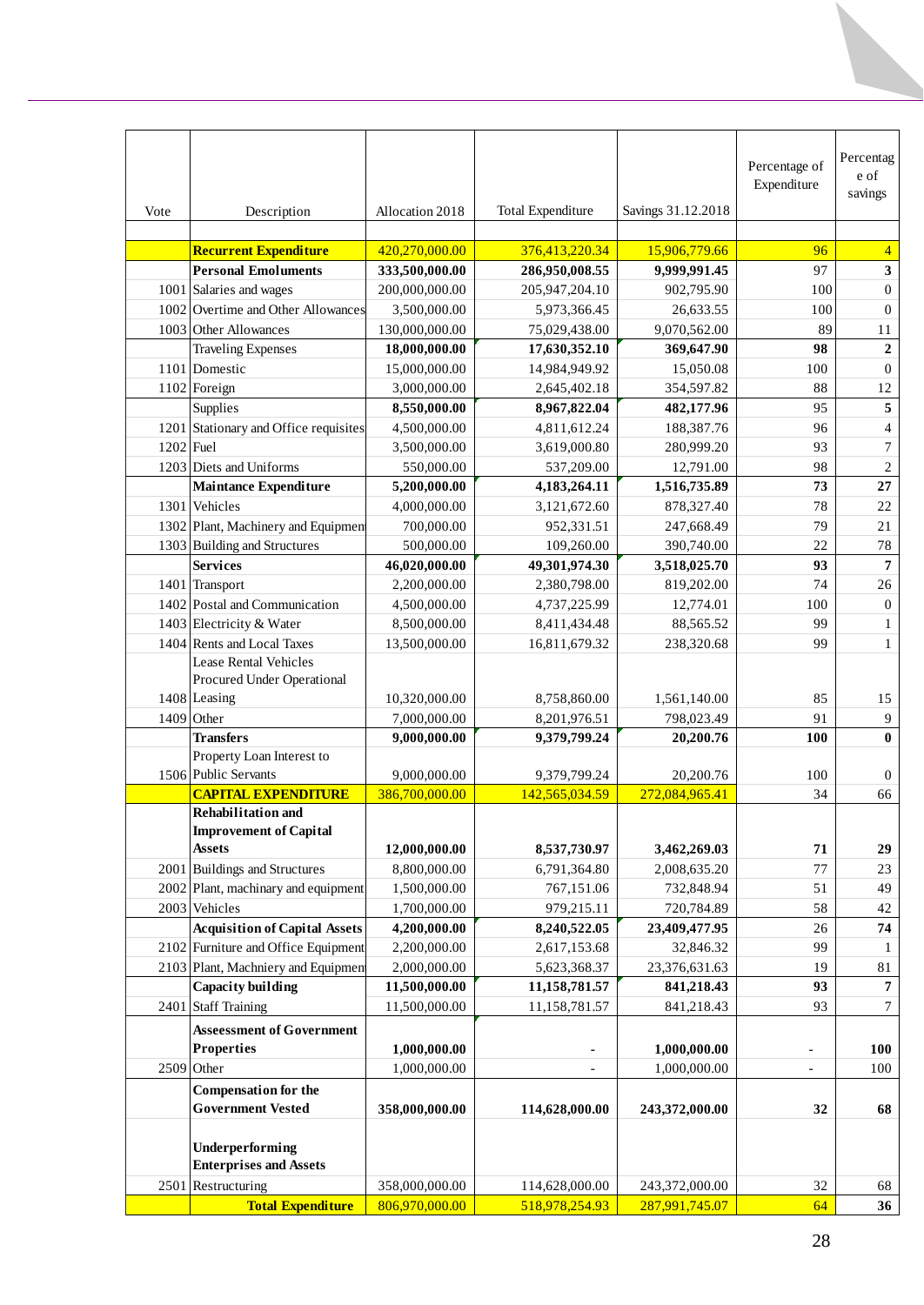## **PART IV - CADRE & STRENGTHS**

## **15.CADRE ACCOUNT 31ST DECEMBER 2018**

| <b>POST(Approved Cadre/ Existing Cadre)</b> | <b>Approved</b>  | <b>Existing</b> | <b>Vacancies</b> |  |
|---------------------------------------------|------------------|-----------------|------------------|--|
|                                             | <b>Cadre New</b> | Cadre           |                  |  |
| <b>Government Chief Valuer</b>              | 01               | 01              | 00               |  |
| <b>Additional Chief Valuer</b>              | 04               | 01              | 03               |  |
| Deputy Chief Valuer                         | 16               | 01              | 15               |  |
| <b>Director Administration</b>              | 01               | 00              | 01               |  |
| <b>Chief Accountant</b>                     | 01               | 01              | 00               |  |
| <b>Chief Internal Auditor</b>               | 01               | 01              | 00               |  |
| Accountant                                  | 01               | 00              | 01               |  |
| Senior Valuer/ Regional Valuer              | 80               | 15              | 65               |  |
| Valuer / District Valuer                    | 120              | 21              | 99               |  |
| Legal Officer                               | 02               | 01              | 01               |  |
| Administrative Officer                      | 02               | 01              | 01               |  |
| Information & Communicating Officer         | 02               | 00              | 02               |  |
| Translator (Sinhala-Tamil)                  | 01               | 00              | 01               |  |
| Assistant Valuer/ Assistant District Valuer | 360              | 315             | 45               |  |
| <b>Development Officers</b>                 | 25               | 27              | $+2$             |  |
| ICT Assistant                               | 03               | 00              | 03               |  |
| <b>Public Management Assistant</b>          | 103              | 95              | 08               |  |
| <b>Driver</b>                               | 18               | 19              | $+01$            |  |
| <b>Office Employment Service</b>            | 74               | 67              | 07               |  |
| <b>Circuit Bungalow Keeper</b>              | 04               | 01              | 03               |  |